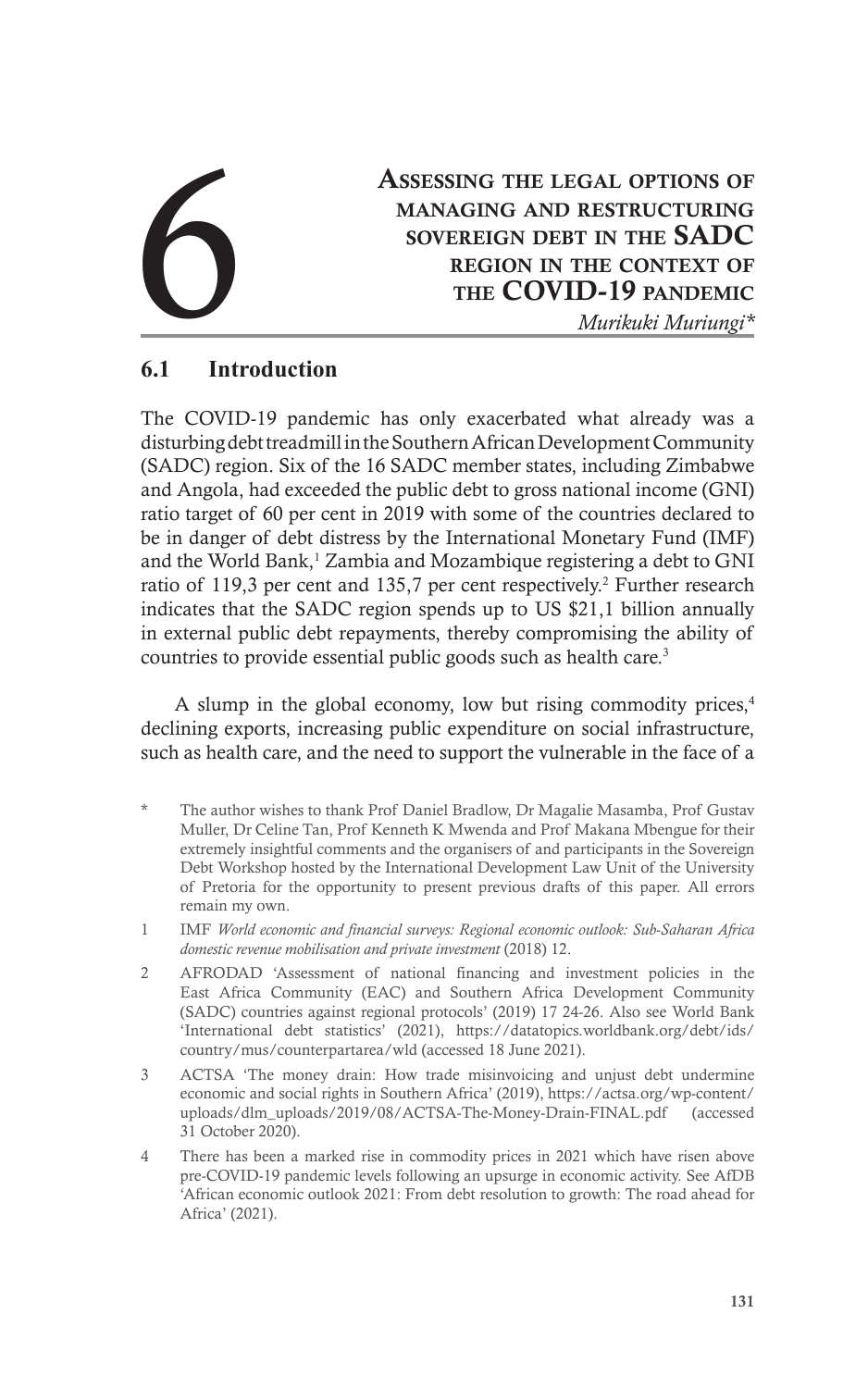withering tax base due to the COVID-19 pandemic are sure to increase the public debt burden of SADC countries. This is especially important given the commodity-based nature of a number of economies such as those of Mozambique, Angola, Zambia and South Africa, which are already heavily indebted. There have also been incidences of economic difficulties caused by climate-related disasters among some member states such as Mozambique,<sup>5</sup> which have added to the public debt burden. This impels the need for sovereign debt renegotiation or restructuring that takes care of these considerations.

Unlike in the past under the Heavily-Indebted Poor Countries (HIPC) initiative in which at least three SADC member states were involved.<sup>6</sup> there now is a new creditor landscape with a vastly diversified creditor community comprising official creditors including China as the largest, and private creditors including hedge funds and institutional investors. The different typology of creditors lacking in good communication links, as well as the crisis wrought by the pandemic spanning across all regions will only make debt crisis resolution more difficult to resolve. Yet, there is no overarching international legal framework on sovereign debt restructuring, with most debt restructurings taking place in an *ad hoc* fashion and prompting calls for one suitable to developing economies.<sup>7</sup> Admittedly, however, the G20 countries, at the urging of the IMF and the World Bank, initiated the Debt Service Suspension Initiative (DSSI) which took effect in May 2020 in a bid to temporarily suspend debt repayments for eligible countries. The DSSI has since delivered up to \$5 billion in

- 5 Eg, in 2019 natural disasters claimed more than 1 200 lives in East and Southern Africa with countries such as Mozambique experiencing two severe cyclones in March and April 2019 (Idai and Kenneth) which led to a loss of over US \$1 billion in property. There have also been incidences of locust invasions and other climate related disasters including floods and droughts yet most African economic sectors including agriculture are climate-sensitive in nature. See World Meteorological Organisation 'State of the climate in Africa 2019' (2020) 6-8, https://library.wmo.int/doc\_num.php?explnum\_ id=10421 (accessed 4 May 2021).
- 6 These include Malawi, Mozambique and Zambia, https://www.cadtm.org/Initiativefor-the-heavily?lang=en#:~:text=In per cent201996 per cent20the per cent20IMF per cent20and,of per cent20the per cent20Third per cent20World per cent20Debt (accessed 4 May 2021).
- 7 M Masamba & F de Bonis 'Towards building a fair and orderly international framework for sovereign debt restructuring: An African perspective' AFRODAD Issues Paper 18, https://media.africaportal.org/documents/SDRM\_PAPER\_final. pdf (accessed 18 January 2021); also see M Muriungi 'Towards a legal framework on sovereign debt restructuring: A developing countries' perspective' unpublished LLM dissertation, University of Nairobi, 2016, http://erepository.uonbi.ac.ke/ bitstream/handle/11295/100281/Muriungi%20Muriuki\_Towards%20a%20Legal% 20Framework%20on%20Sovereign%20Debt%20Restructuring%20a%20Developing %20Countries%E2%80%99%20Perspective.pdf?sequence=1&isAllo (accessed 18 January 2021).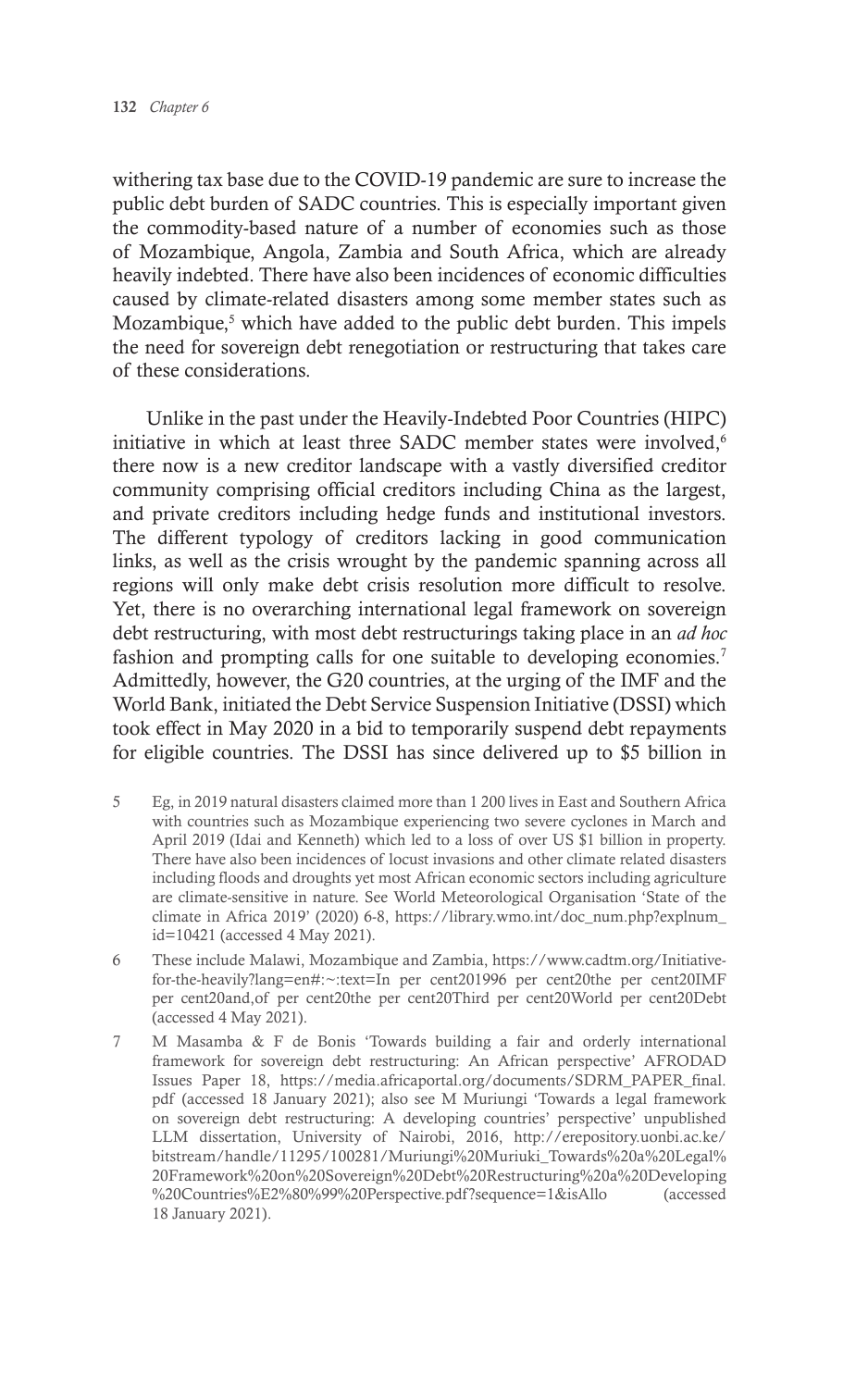debt relief to over 40 eligible countries.<sup>8</sup> In November 2020 the G20 also launched the Common Framework for Debt Treatments beyond the Debt Service Suspension initiative aimed at coordinating debt reprofiling and restructuring undertaken by official and private creditors beyond the modest debt relief under the DSSI.9

This chapter critically assesses the viability of available legal options for managing and restructuring the SADC region's sovereign debt in the face of the COVID-19 pandemic with a view to exploring the options that SADC countries should consider pursuing. These legal options include arguing that the COVID-19 pandemic is a *force majeure* incident that allows countries to suspend debt repayments; the state of necessity doctrine; debt standstills or moratoriums to stay interest rates and debt repayments from falling due, thus offering relief to debtors; and debt buybacks as well as traditional market-based solutions including collective action clauses and state-contingent debt contracts. The chapter argues that individual SADC debtor countries need to consider making use of the various *ex-ante*  contractual mechanisms and *ex-post* legal defences as complements to help manage their debt obligations during the pandemic.

The chapter progresses as follows: Following this introductory part, the second part is a brief summary of the debt situation in the SADC region. The third part considers the legal options for managing and restructuring sovereign debt. In this part, the chapter begins with *ex-ante* contractual mechanisms and *ex-post* mechanisms, beginning with the short-term options and then the long-term options which constitute defences under international law. The final part concludes the chapter.

## 6.2 Debt situation in the SADC region

Since the year 2012 when debt levels in SADC member countries began to rise following a steady decline in nearly a decade, both the dynamics and composition of sovereign debt in the SADC region have changed significantly.<sup>10</sup> There has been huge borrowing for infrastructural development and to finance budget deficits from both domestic and external sources; a shift from multilateral creditors to bilateral and private creditors; a decline in concessional loans; access to international bond markets and commercial borrowing; and increased external borrowing

<sup>8</sup> https://www.worldbank.org/en/topic/debt/brief/covid-19-debt-service-suspensioninitiative (accessed 18 June 2021).

<sup>9</sup> https://ihsmarkit.com/research-analysis/g20s-common-framework.html (accessed 18 June 2021).

<sup>10</sup> AFRODAD (n 2) 9.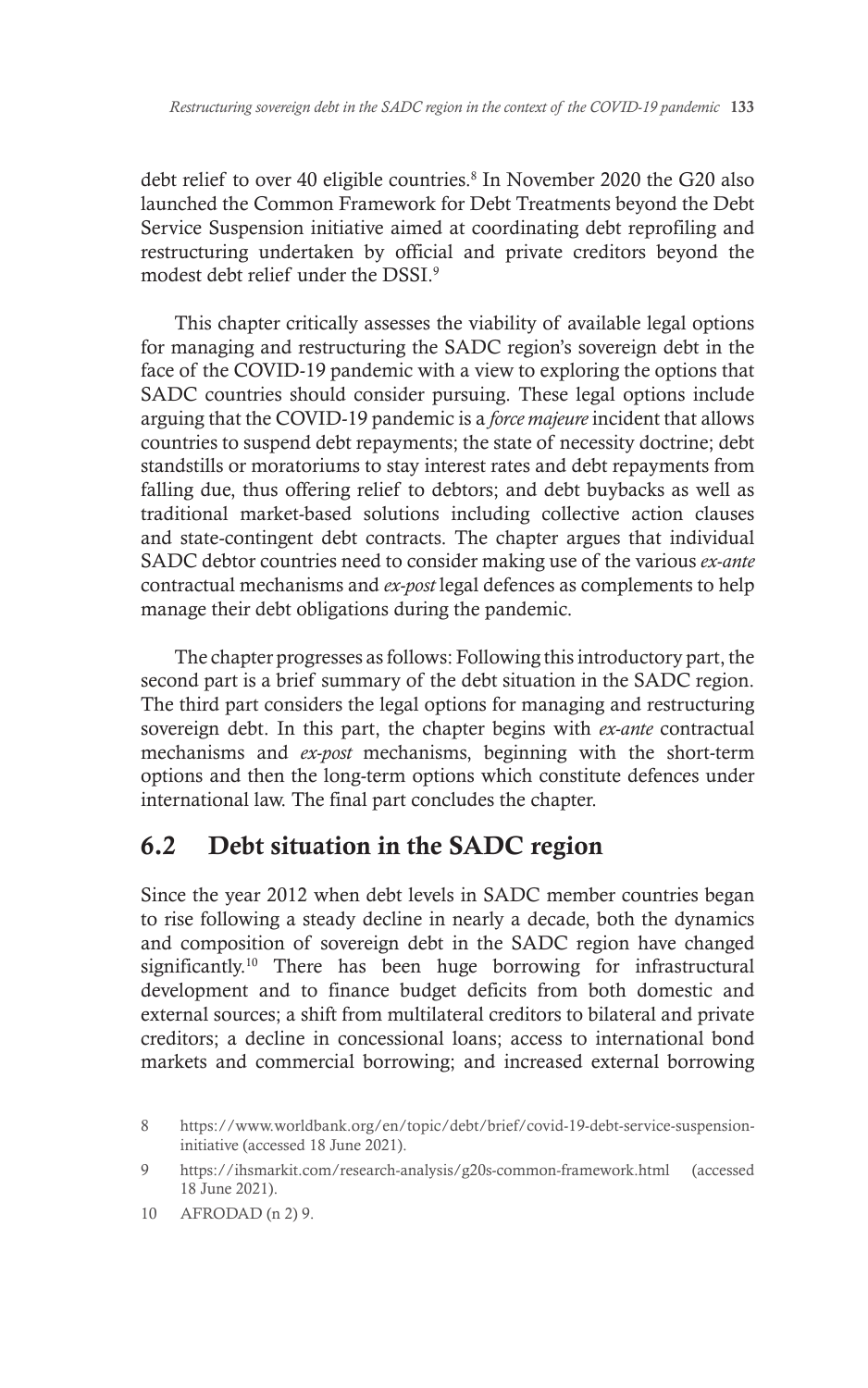from China.11 This has been on account of many factors, which include the ease in global financing following the 2008 global financial crisis as global capital moved to the Global South in search for yields as the economic recession subsided; the growth of domestic financial markets which enabled increased lending to governments from the domestic market; an increase in lending by non-Paris Club countries such as China;12 and flexible guidelines on external debt limits set by the IMF and the World Bank.13 Consequently, the average public debt to gross domestic product (GDP) ratio stood at 47,9 per cent in the year 2017 with the ratio being particularly high for some countries, such as Mozambique and Zambia.14

A depreciation in exchange rate following the fall in commodity prices in the year 2015 and the strengthening of the United States dollar contributed to an accumulation of public debt for a number of SADC countries by increasing the foreign currency-denominated external debt

- 11 AFRODAD (n 2) 8-11. In particular, the loans provided to lower-income economies by China have grown from an average of 4 per cent of total public external debt in 2008 to 17 per cent in 2018; share of bond debt in lower-income economies has been rising by an average of two percentage points of GDP per annum on new entrants and larger issuances with Eurobond issuances almost tripling from an average of \$6 billion per annum during 2012 to 2016 to about US \$16 billion per annum in 2017 to 2018. See IMF 'IMF policy paper: The evolution of public debt vulnerabilities in lower-income economies' (February 2020) 17. In addition, commercial creditors accounted for 40 per cent of Africa's total external debt at the end of 2019; top five creditors to Africa since 2015 are bondholders accounting for 27 per cent of the continent's external debt at the end of 2019; 21 African countries had issued Eurobond instruments valued at over \$155 billion by the end of August 2020, https://www.afdb.org/sites/default/ files/2021/03/09/aeo\_2021\_-\_chap2\_-\_en.pdf (accessed 18 June 2021) 49, 50.
- 12 China's lending to Africa generally increased tenfold between the years 2012 to 2017 with 40 per cent of Zambia's total debt owing to China. See AL Dahir 'Chinese lending to African countries jumped tenfold in the last five years' *Quartz Africa* (15 November 2018), https://qz.com/africa/1463948/chinese-lending-to-african-countries-jumpedtenfold-in-the-last-five-years/ (accessed 18 January 2021). Also see C van Staden 'China holds all the cards as pandemic pushes African countries to default on loans' *SAIIA* (30 September 2020), https://saiia.org.za/research/china-holds-all-the-cardsas-pandemic-pushes-african-countries-to-default-on-loans/ (accessed 19 January 2021).
- 13 These Guidelines are the Revised Guidelines on Public Debt Management by the IMF and the World Bank. They have more flexible proposals that allowed for more borrowing by SADC countries, such as excluding debts of state-owned enterprises from the debt sustainability analyses; accounting for remittances when assigning risk ratings of a country; and focusing on lending more for public investment which is key to economic growth. See IMF 'Public information notice: IMF executive board reviews the low-income country debt sustainability framework and adopts a more flexible policy on debt limits in IMF-supported programmes' 09/113 (9 September 2009), https://www.imf.org/en/News/Articles/2015/09/28/04/53/pn09113 (accessed 19 January 2021).
- 14 AFRODAD (n 2) 9.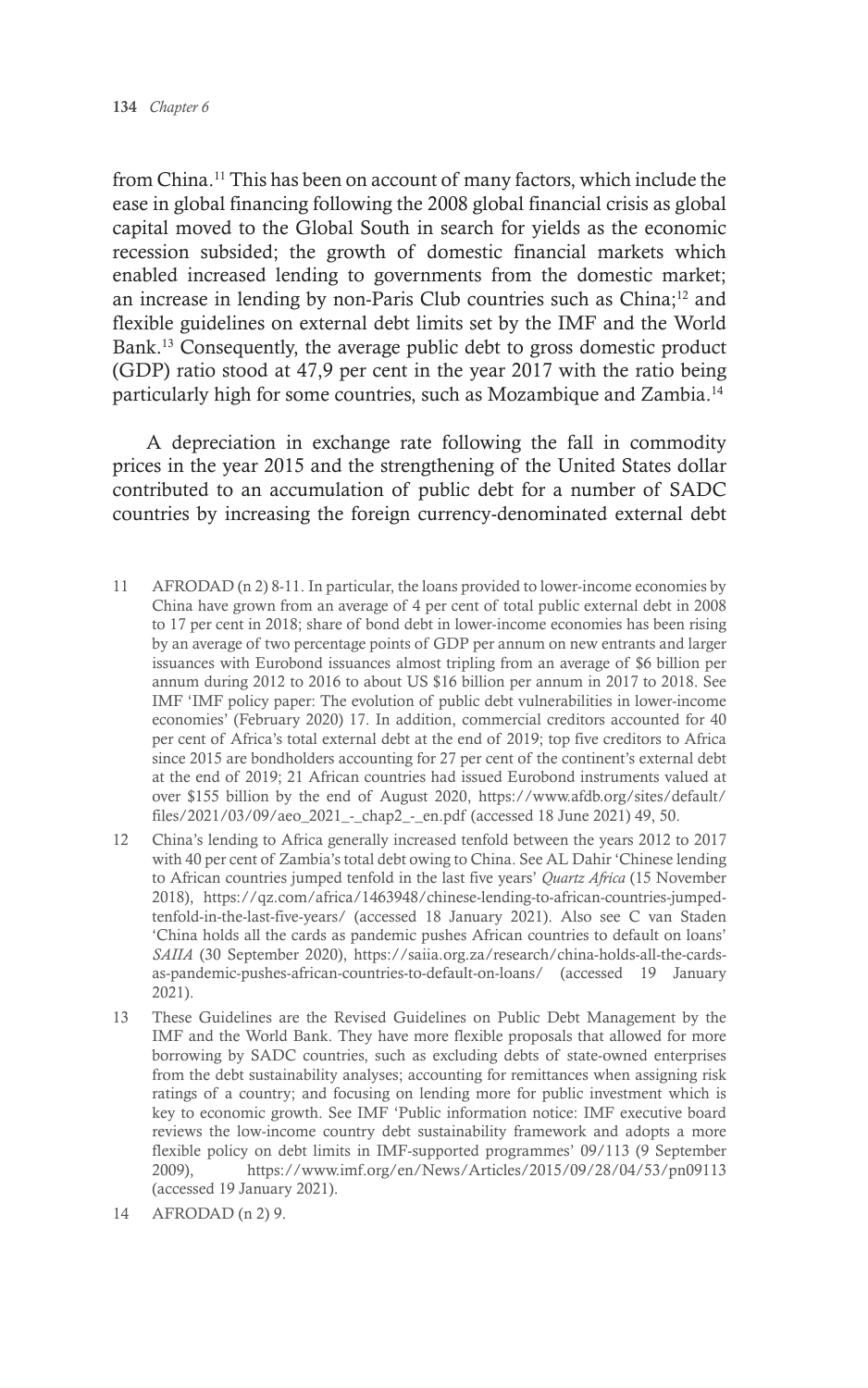when expressed in local currency terms.<sup>15</sup> In particular, external debt in SADC countries rose from 13,7 per cent of the total debt in 2010 to 25,1 per cent in 2018.16 Further, in terms of debt composition, there has been a shift in borrowing from multilateral creditors toward private creditors and non-Paris Club bilateral creditors such as China as well as a decline in concessional debt. Private debt of SADC countries rose from 3,4 per cent in 2009 to 12 per cent in 2017.17 In addition, Zambia and Mozambique registered a decline in concessional debt from 80 per cent of total debt in 2009 to 44 per cent in 2017, and 96 per cent of total debt to 76 per cent during the same period, respectively.<sup>18</sup> Basically, the creditor community of the SADC member countries is now significantly diversified comprising multilateral, bilateral and private creditors. This has readily apparent implications in terms of achieving debt workouts given the competing and conflicting interests of these vastly diversified classes of creditors, compared to times past.

Additionally, the COVID-19 pandemic has forced countries to take wide-ranging steps to mitigate the associated social and economic disruptions. Some of these steps have included significant stimulus packages; broad-based tax reliefs; cash transfers to vulnerable groups; increased health expenditures; loans and loan guarantees to businesses; and direct liquidity injections – all of which have had implications on the debt situation of these countries.<sup>19</sup> It is estimated that African countries need an additional US \$154 billion in financing for the year 2020/2021 to deal with the pandemic, and this is happening against a withering tax base.20 While an average debt to GDP ratio had stabilised at around 60 per cent for a number of African countries in 2019, it was estimated that pandemic-related spending had caused increased debt-to-GDP ratio by more than 10 percentage points by the end of 2020.<sup>21</sup> The increasing debt burden as a result of the pandemic thus calls for debt restructuring to offer relief to countries and enable them to deal with the associated consequences.

- 15 N Mupunga et al 'External debt dynamics and implications for monetary policy in the SADC region' Paper prepared for the SADC Committee of Central Bank Governors (CCBG), RBZ Working Paper Series 1/ 2019 11, 16, https://www.rbz.co.zw/ documents/working\_papers/External-Debt-SADC-Paper1-Working-Paper-1-2019-. pdf (accessed 19 January 2021).
- 16 Mupunga et al (n 15) 6.
- 17 AFRODAD (n 2) 10.
- 18 As above.
- 19 https://www.afdb.org/sites/default/files/2021/03/09/aeo\_2021\_-\_chap2\_-\_en.pdf (accessed 4 May 2021).
- 20 As above.
- 21 As above.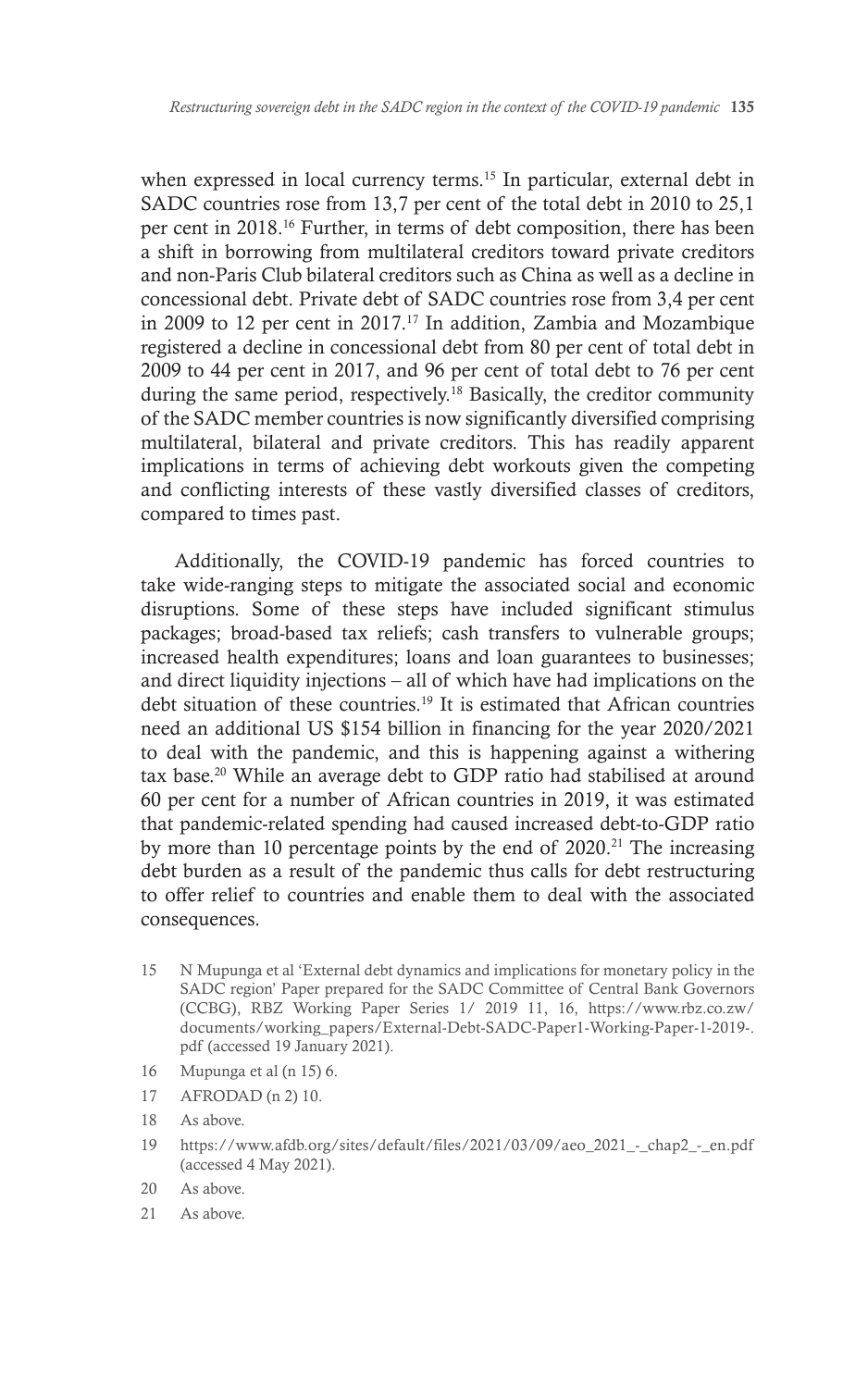## 6.3 Legal options for managing and restructuring sovereign debt

### 6.3.1 *Ex ante* contractual mechanisms

#### *Collective action clauses*

Collective Action Clauses (CACs) are market-based contractual provisions that enable decision making by a stipulated majority of creditors involved in a debt restructuring process. In the absence of a sovereign bankruptcy law, CACs have proved invaluable in enabling the restructuring of sovereign debt. Usually, CACs allow a qualified majority of creditors or bondholders (say 75 per cent) to change the terms and conditions of the debt contract including a debt standstill and to impose new terms and conditions that apply to all creditors. CACs help prevent holdout creditors, such as vulture funds, from preventing a restructuring by refusing to participate and then suing for their full value of the debt, thus undermining the restructuring process.

CACs are usually contained in various bond contracts. The share of international sovereign bonds incorporating enhanced CACs grew from 27 per cent of total outstanding stock in September 2017 to 39 per cent as of October 2018.22 Between 2014 and 2018 there have been around 510 sovereign bond issuances for a nominal principal amount of US \$620 billion, with 88 per cent of these issuances incorporating enhanced CACs.<sup>23</sup> The uptake of enhanced CACs<sup>24</sup> under New York law and English law have stood at 89 per cent and 90 per cent respectively, with only those issued under Chinese and Japanese law not having enhanced CACs.25 With respect to sovereign bond issuances in the SADC region, several member countries, including Angola, Mozambique and Zambia,

<sup>22</sup> IMF 'Fourth progress report on inclusion of enhanced contractual provisions in international sovereign bond contracts' (March 2019) 4-7.

<sup>23</sup> IMF (n 22) 4.

<sup>24</sup> Enhanced CACs were introduced by the International Capital Markets Association (ICMA) in 2014 as an improvement to the regular CACs developed in 2003. In the case of enhanced CACs, sovereigns are able to make a single offer to all bondholders subject to the condition that all bondholders receive a uniform offer with a perfect restructuring occurring if there is a 75 per cent threshold of the vote. Accordingly, in enhanced CACs, as opposed to regular CACs, a single vote has the power to bind a sovereign's several series of bonds into a debt restructuring on similar terms. See M Sobel 'Strengthening collective action clauses: Catalysing change – The back story' (2016) 11*Capital Markets Law Journal* 3.

<sup>25</sup> IMF (n 22) 4.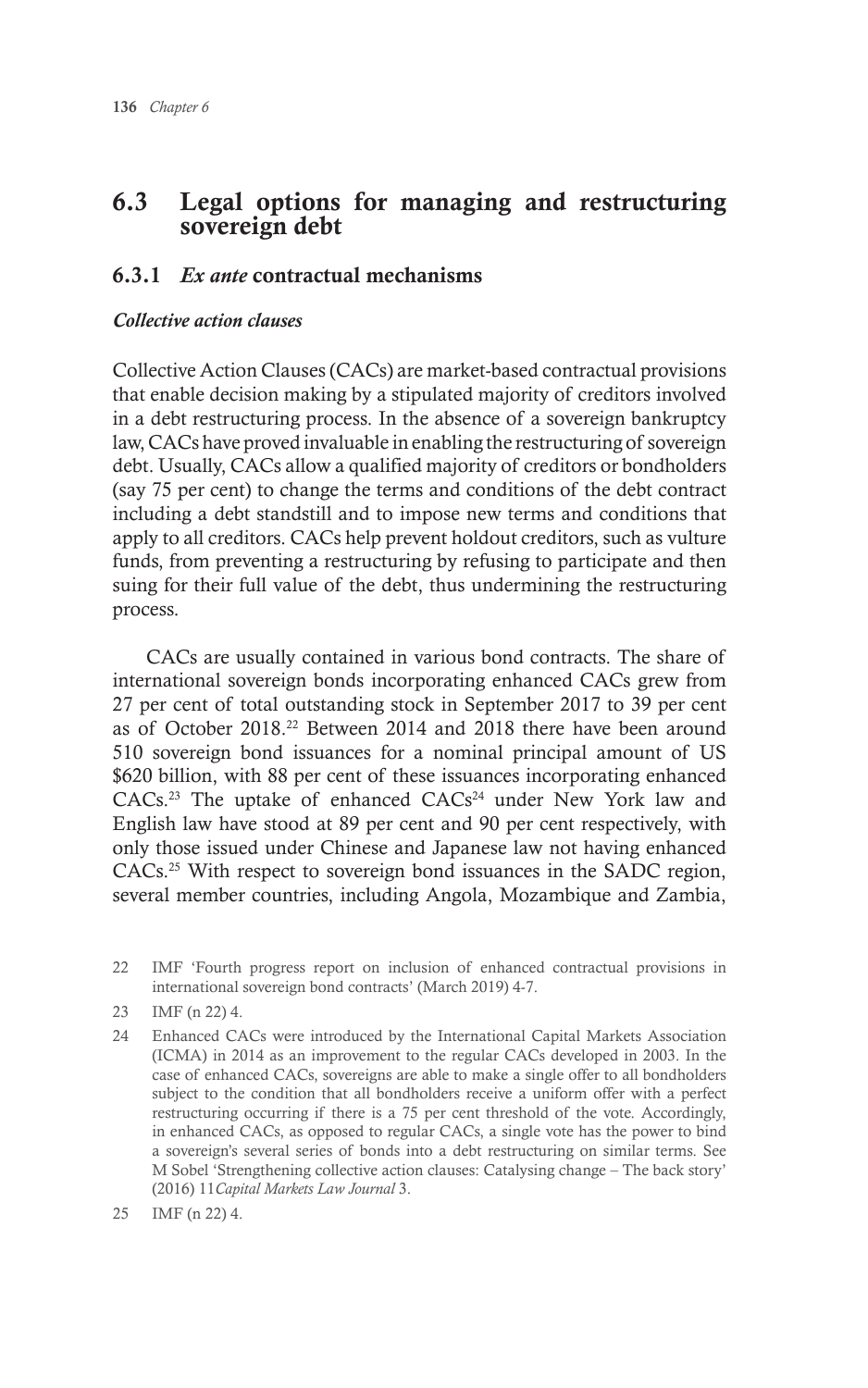have had enhanced CACs in the bond contracts.<sup>26</sup> Consequently, CACs as market-based solution may be useful where they are incorporated in various sovereign debt contracts and this should be complemented with comprehensive debt restructuring (of both official and private class of debt) required for SADC countries and developing economies more generally.

#### *State-contingent debt contracts*

Given the inherent uncertainty of life generally, it is usually prudent to provide for any eventualities that may occur. Especially now, with the pandemic that has had enormous impacts on the economic well-being of individuals and sovereigns alike, it would be appropriate if SADC countries' debt contracts were to provide for flexibility that accords with the situations that obtain. State-contingent debt contracts, such as GDP-linked bonds, usually link contractual debt service obligations to a predefined variable state by providing that a sovereign will only pay what it is able to pay in the obtaining circumstances and this may turn out to be smaller or larger payments depending on the variable to which the bonds are linked.27 Such contracts are usually a recognition of the fact that a sovereign's ability to meet its debt obligations can change significantly almost immediately, as has happened with the pandemic.

The difficulty with crafting a state-contingent debt contract is anticipating the state of the world that would trigger a contingency. SADC countries can predicate their debt agreements on, say, particular commodity prices (for commodity-based economies), export earnings, or the rate of economic growth of a particular sovereign, or even now with the occurrence of a pandemic. Such contracts would also be acceptable to creditors as they would stand to benefit more where the 'state of the world' that obtains turns out better than imagined. Put differently, these state-contingent debt contracts ensure high pay-outs in good states of the world and low pay-outs in bad states of the world, based on the value of a state variable, which variable is linked to the debt-servicing capacity of the particularly sovereign. Accordingly, SADC countries can seek to negotiate state-contingent debt agreements so as to reduce the debt distress that potentially arises when various situations obtain. However, this is an *ex-ante* mechanism that is most useful in contract design when contracting debts. Some of instances where GDP-linked warrants have been featured as part of financial packages issued to creditors in four major debt restructuring cases include Argentina (2005 and 2010); Greece

<sup>26</sup> IMF (n 22) 11.

<sup>27</sup> ML Anthony et al 'What history tells us about state-contingent debt instruments' *Voxeu* (6 June 2017).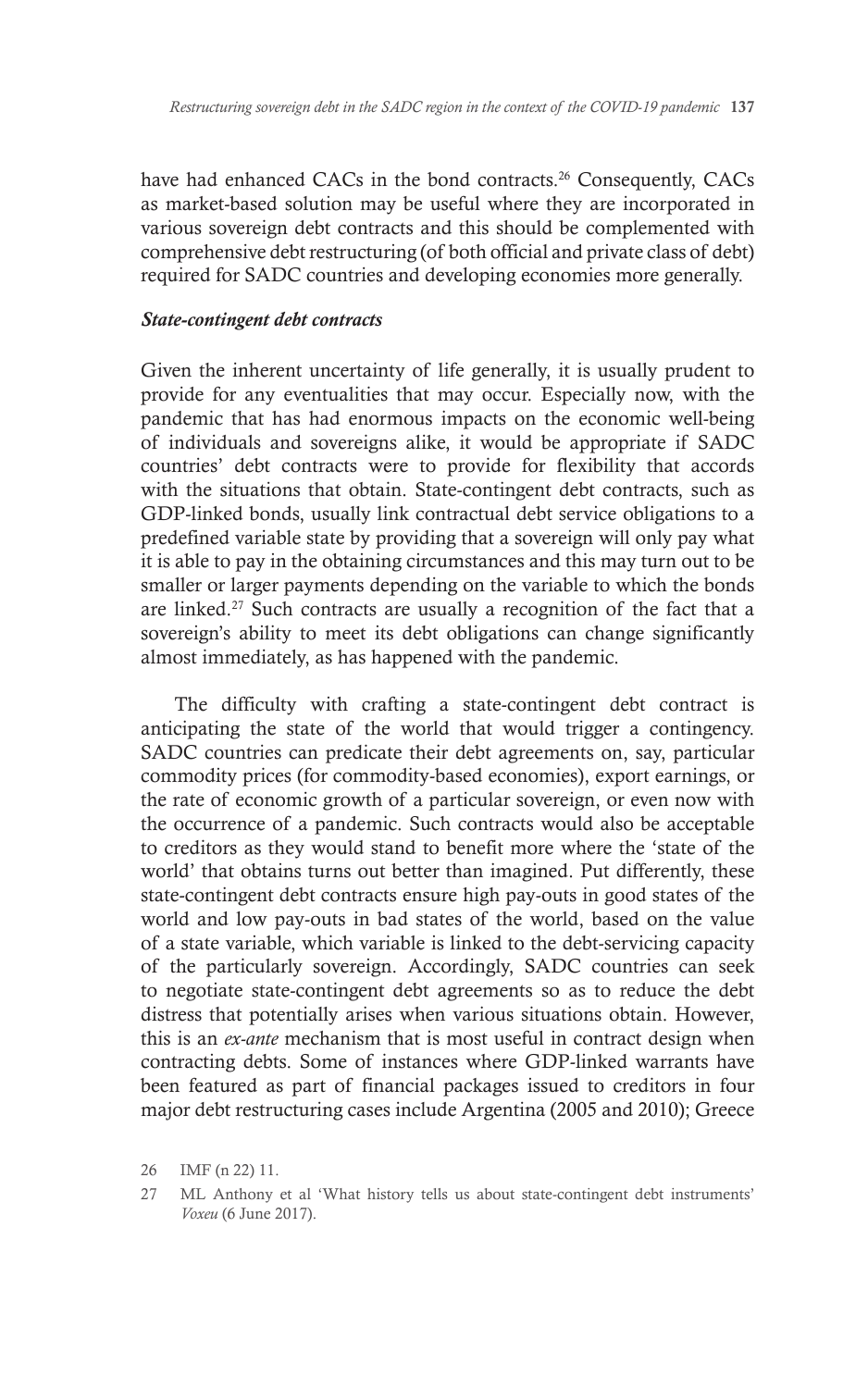(2012); and Ukraine (2015).<sup>28</sup> In addition, the occurrence of climate events such as hurricanes and floods may found and trigger state-contingent debt contracts especially for SADC countries that frequently experience climate disasters such as Mozambique, as has been the case in the Bahamas.<sup>29</sup>

## 6.3.2 *Ex-post* mechanisms

#### *Debt Standstills/Moratoriums*

The pandemic has had an immediate economic impact on the public finances of SADC member countries with the consequence that these countries are unable or are struggling to meet their obligations. Sovereigns face significant healthcare costs, a withering tax base, frozen debt markets, capital flight, falling export revenues, and a global recession as a consequence of the pandemic.<sup>30</sup> Given the ravages of the pandemic on the economic and social health of member countries, it has become imperative as a matter of urgency for governments to redirect their limited public funds toward alleviation measures of the pandemic as well as to cushion the most vulnerable.<sup>31</sup> For instance, early evidence indicates that up to 113 000 women have died as a result of the cutback in maternal care during the COVID-19 pandemic in low and middle-income nations in sub-Saharan Africa.<sup>32</sup> Governments are reallocating funds that had earlier been earmarked for other purposes, including discharging external debt obligations toward dealing with the pandemic. It is estimated that Africa as a continent requires at least \$100 billion in order to resource its health and safety net response as well as a similar amount for economic stimulus.<sup>33</sup> Yet, partly owing to pressure to make debt repayments, SADC countries have limited fiscal space to undertake these important measures. For instance, in 2019 up to 25 countries globally and five SADC member countries (Zimbabwe, Zambia, Congo, Madagascar and Angola) had high

29 https://www.iadb.org/en/project/BH-O0003 (accessed 19 June 2021).

- 31 As above.
- 32 M Gates 'The pandemic's toll on women: COVID-19 is gender-blind, but not genderneutral' *Foreign Affairs* (15 July 2020).
- 33 M Sallent 'External debt complicates Africa's COVID-19 recovery, debt relief needed' *Africa Renewal* (30 July 2020), https://www.un.org/africarenewal/magazine/july-2020/external-debt-complicates-africas-post-covid-19-recovery-mitigating-efforts (accessed 20 January 2021).

<sup>28</sup> C Cohen et al 'IMF staff discussion note: The role of state-contingent debt instruments in sovereign debt restructurings' (November 2020) 9.

<sup>30</sup> P Bolton et al 'Born out of necessity: A debt standstill for COVID-19' (2020) *CEPR Policy Insight* 103, https://cepr.org/active/publications/policy\_insights/viewpi.php? pino=103 (accessed 31 October 2020).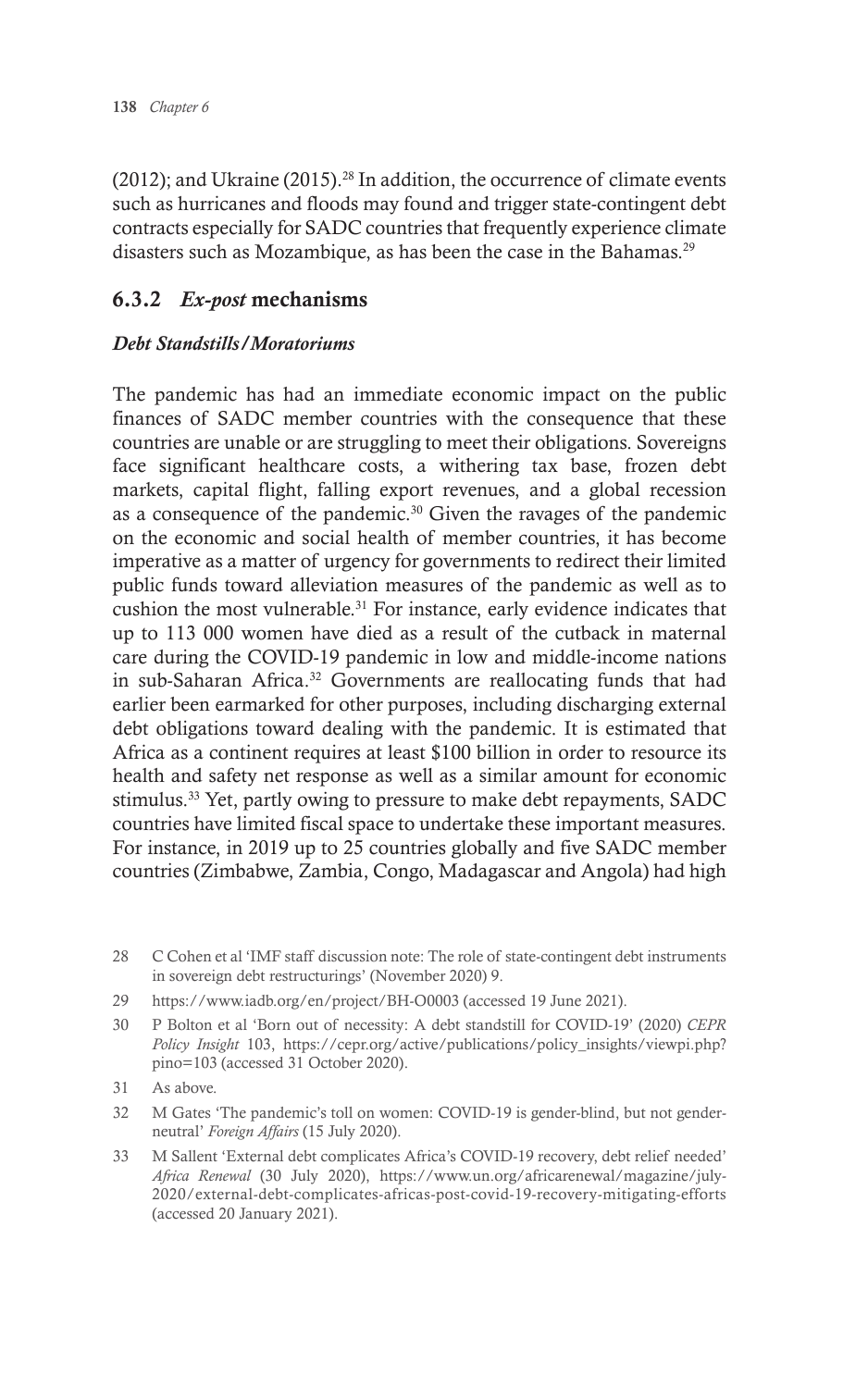debt service relative to social spending ratios.<sup>34</sup> As of end of December 2020, the IMF had already categorised three SADC countries, namely, Mozambique, Republic of Congo and Zimbabwe, as being in debt distress and at the same level of risk as they were before the onset of the COVID-19 pandemic.<sup>35</sup>

The immediate challenge, therefore, for countries particularly in the SADC region, nine of which are least-developed countries (LDC),<sup>36</sup> is to assist them in dealing with the significant costs of the pandemic. Besides the official assistance that the SADC countries may have obtained from other countries and international organisations, they still need to suspend their debt repayment obligations in order to redirect these scarce funds to dealing with the pandemic. This will certainly require a co-option of creditors, including private sector creditors, who must commit to such an arrangement, otherwise these sovereigns would be in default, attracting further consequences. In the medium to the long term, however, SADC countries will have to confront the issues that have contributed to their economic situation such as the need to finance budget deficits, finance infrastructural development, and provide essential services in the midst of falling revenues, among other factors,<sup>37</sup> as well as focus on economic recovery and deal with the aftermath of the pandemic so as to repay the debts that may have been suspended.

A debt standstill, at its core, is an agreement among creditors and a debtor that seeks a temporary pause on debt repayments.<sup>38</sup> Therefore, debt standstills are transient in nature and thus more of a short-term remedy as opposed to a long-term option. A temporary debt standstill or moratorium is particularly useful for SADC countries in the midst of the pandemic as it will enable them to finance urgent pandemic responses. It is critical that all creditors, whether official or non-official, agree to a debt standstill to avoid instances where debt repayment reliefs offered by some creditors

- 34 UNICEF 'Protecting and transforming social spending for inclusive recoveries*:*  COVID-19 and the looming debt crisis' (April 2021) 16.
- 35 UNICEF (n 34) 9.
- 36 These are Angola, Comoros, Democratic Republic of the Congo, Lesotho, Madagascar, Malawi, Mozambique, Tanzania and Zambia, https://unctad.org/ topic/least-developed-countries/list (accessed 4 May 2021).
- 37 AFRODAD 'An overview of domestic debt in SADC: A synthesis of trends, structure and development impacts' (2014), https://media.africaportal.org/documents/ SADC\_Debt\_Synthesis\_Paper\_web.pdf (accessed 4 May 2021).
- 38 A Gelpern et al 'Debt standstills can help vulnerable governments manage the COVID-19 crisis' PIIE Covid-19 Series (7 April 2020), https://www.piie.com/blogs/ realtime-economic-issues-watch/debt-standstills-can-help-vulnerable-governmentsmanage-covid (accessed 31 October 2020).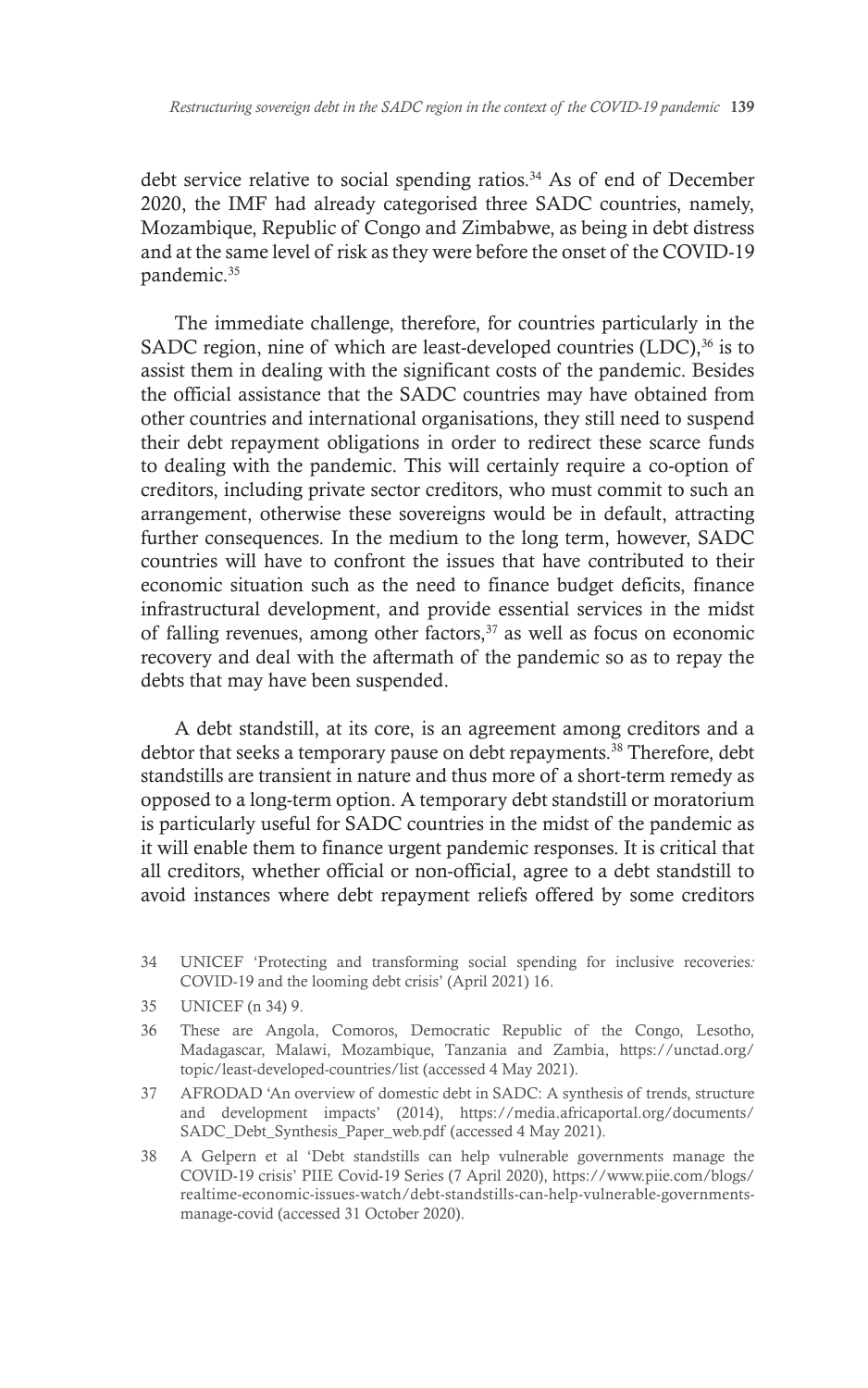are applied toward repaying other creditors that have refused a standstill instead of being applied toward crisis response.

Consequently, there would be a need for coordination of the vastly-diversified creditor community, with their varying priorities and constraints, in implementing a standstill. Only such a coordinated mechanism can dissuade creditors from exploitative behaviour where they seek to benefit from concessions made by others or acting in ways that undermine the standstill, such as seeking preferential treatment or seizing assets of the debtor. Yet, it is difficult to have such a mechanism, its lack of legal authority notwithstanding, owing to the lack of any sovereign bankruptcy law or mechanism at the global level. Much would therefore depend on entities such as the G20, the IMF or the World Bank organising creditors so that they can act in a manner that avoids the collective action problem.

Consistent with this view, the G20 established the Debt Service Suspension Initiative (DSSI) in April 2020, which initiative is supported by the World Bank and the IMF.<sup>39</sup> It effectively suspends both principal and interest repayments to official creditors while committing debtors to spending the freed-up resources in social, health and economic spending so as to deal with the pandemic. Under the DSSI, debtors are also required to commit to more debt transparency by disclosing all their public sector financial commitments, which is a useful step in as far as it helps countries to make informed decisions on borrowing and investments and manage debt risks. The DSSI has since been extended in October 2020 to June 2021 and then through to December 2021.<sup>40</sup> Indeed, a number of SADC countries have already benefited from the DSSI, including Angola, Zambia, Comoros, Mozambique, Madagascar, Malawi, Lesotho, Tanzania, Republic of Congo and Democratic Republic of the Congo.<sup>41</sup>

However, the DSSI as currently framed suffers from a number of limitations: Only 47 of the 73 eligible countries have benefited as at the

- 39 G20 Communiqué by G20 Finance Ministers and Central Bank Governors Meeting (15 April 2020), https://g20.org/en/media/Documents/G20\_FMCBG\_ Communiqu%C3%A9\_EN%20(2).pdf (accessed 31 October 2020).
- 40 Reuters Staff 'Factbox: How the G20's Debt Service Suspension Initiative works' *Reuters* (15 October 2020), https://in.reuters.com/article/us-imf-worldbank-emergingdebtrelief-fac/factbox-how-the-g20s-debt-service-suspension-initiative-worksidUSKBN27021V (accessed 31 October 2020); https://www.worldbank.org/en/ topic/debt/brief/covid-19-debt-service-suspension-initiative (accessed 11 November 2021)
- 41 https://www.worldbank.org/en/topic/debt/brief/covid-19-debt-service-suspensioninitiative (accessed 4 May 2021).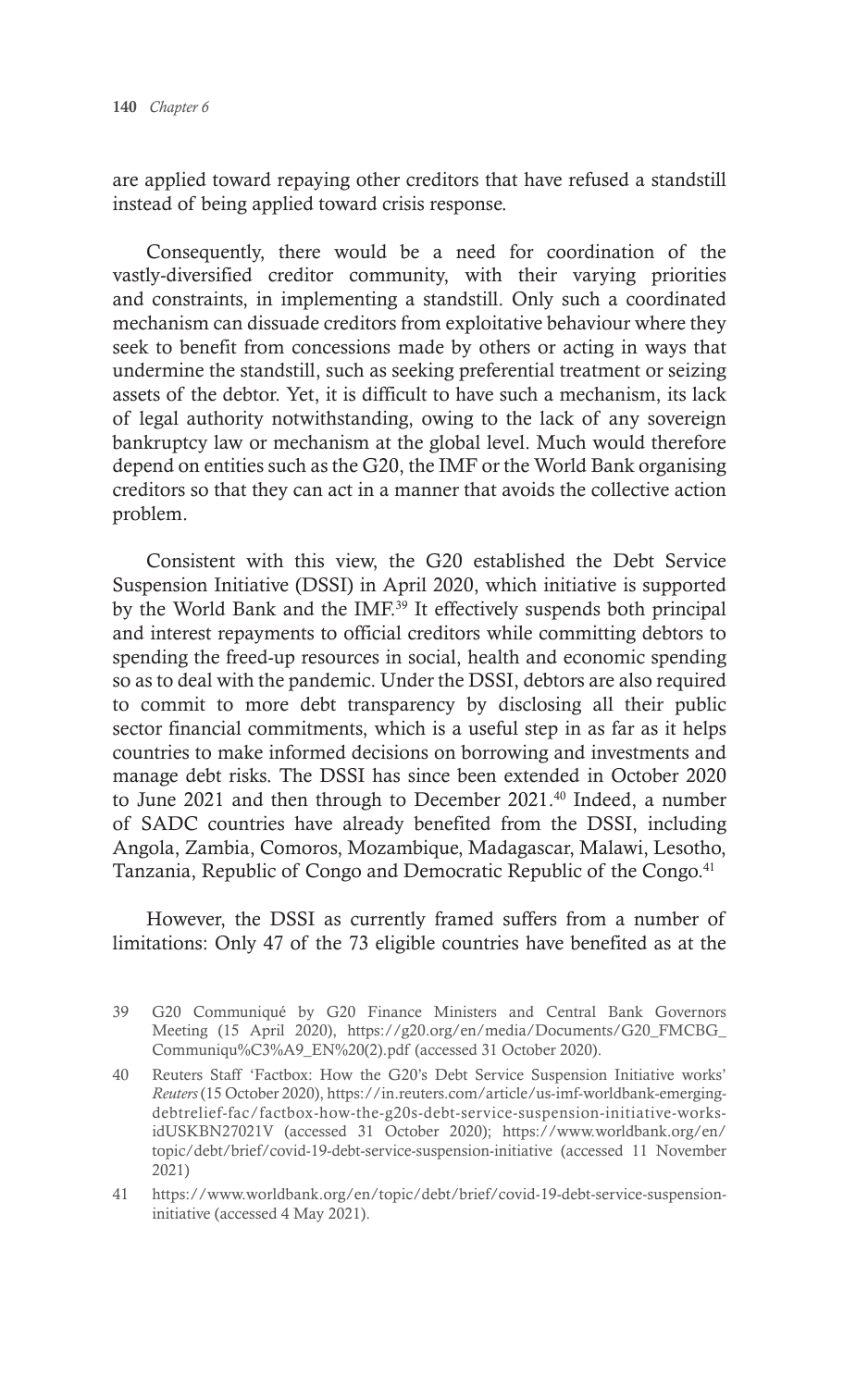time of writing; it has covered only 1,66 per cent of debt payments that fall due in 2020 on the part of developing countries; it has limited impact since multilateral and private creditors are not participants, which means that only 24 per cent of debt payments are subject to potential debt suspension; and it was projected that the extension until June 2021 would only cover 44 per cent of debt payments.<sup>42</sup> In addition, middle-income countries which are also facing the pandemic are not covered by the initiative. The net effect of this is that the DSSI may turn out to be too little to help these SADC countries deal with the pandemic and the funds saved through the debt relief offered under the initiative may actually be expended in repaying other debt payments. A far much more comprehensive debt workout or moratorium that encompasses all creditors is important if the SADC countries are to recover from the pandemic crisis and the resultant economic downturn.

Some countries, such as Kenya, had earlier expressed its intention not to participate in the DSSI for various reasons including the impact on their sovereign ratings and ability to access international financial markets.<sup>43</sup> A downgrade of ratings adds up to the financing costs of a sovereign and also creates barriers to additional financing, yet securing additional financing to retire maturing debt (rolling over debt) is the business model of sovereign borrowing. In effect, initiatives such as the DSSI may not significantly be beneficial to SADC countries as it may have the perverse effect of further increasing their debt vulnerabilities.<sup>44</sup>

- 42 Eurodad 'The G20 Debt Service Suspension Initiative: Draining out the Titanic with a bucket? Eurodad's shadow report on the limitations of the G20 Debt Service Suspension Initiative (October 2020), https://d3n8a8pro7vhmx. cloudfront.net/eurodad/pages/768/attachments/original/1603714501/ DSSIShadowReport\_14Oct\_%281%29.pdf?1603714501 (accessed 31 October 2020).
- 43 N Mwangi 'Kenya rejects G20 debt relief initiative over restrictive terms' *CGTN Africa* (16 May 2020), https://africa.cgtn.com/2020/05/16/kenya-rejects-g20-debt-reliefinitiative-over-restrictive-terms/ (accessed 31 October 2020). However, the country has since agreed to participate in the DSSI owing to financial difficulties and has been offered a debt repayment reprieve until June 2021 including by its principal lender, China. See D Omondi 'Relief as China grants debt repayment holiday' *The Standard* (20 January 2021), https://www.standardmedia.co.ke/the-standard-insider/ article/2001400663/relief-as-china-grants-debt-repayment-holiday (accessed 20 January 2021).
- 44 M Mutize 'Why African countries are reluctant to take up COVID-19 debt relief' *Quartz Africa* (30 July 2020), https://qz.com/africa/1886916/african-countries-arereluctant-to-take-up-covid-19-debt-relief/ accessed 31 October 2020.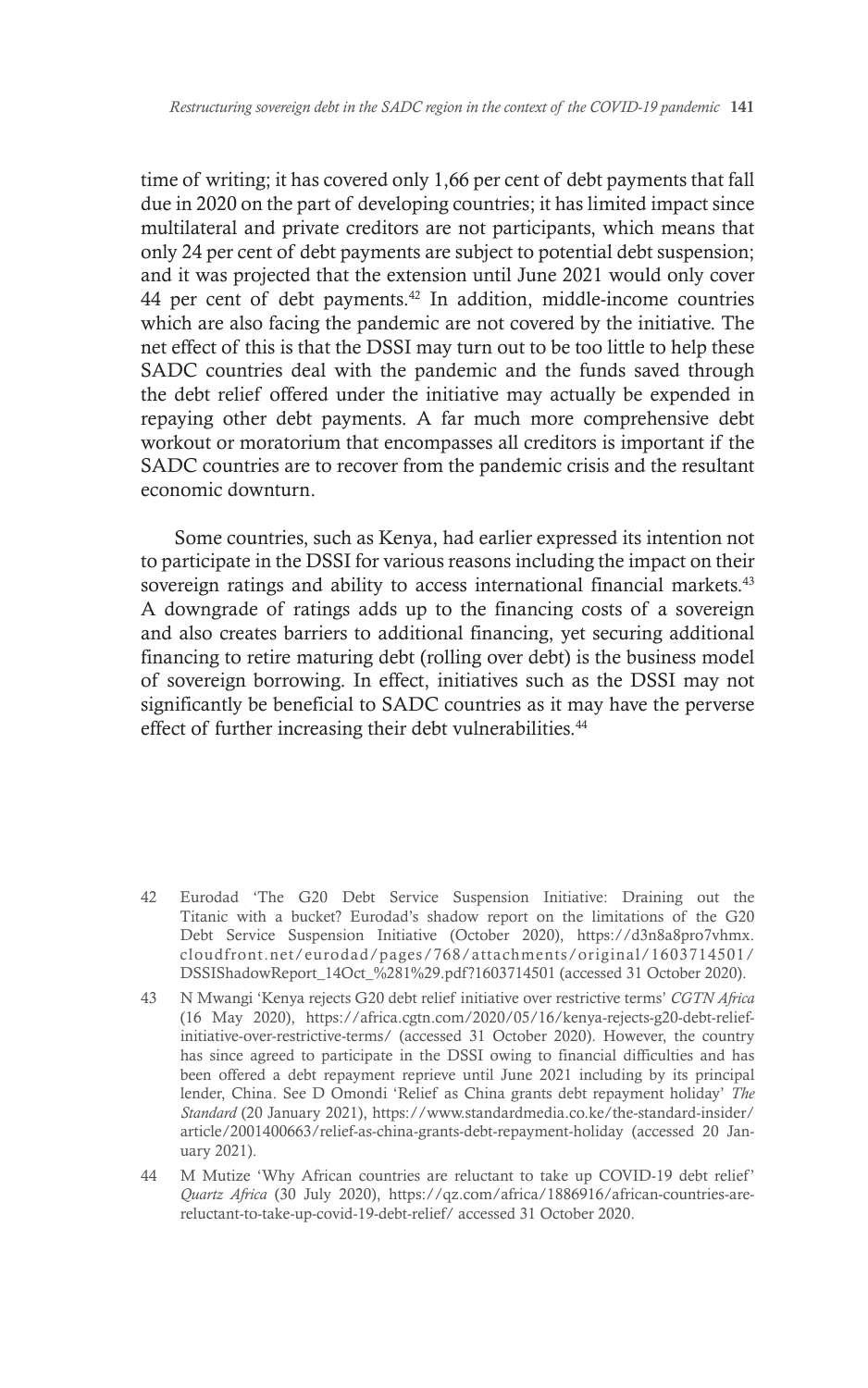#### *COVID-19 pandemic as* force majeure

SADC debtor countries may consider invoking the *force majeure* doctrine<sup>45</sup> as a result of the COVID-19 pandemic that has led to a shrinking of the global economy and a weakening of exports, particularly for commoditybased economies.46 The economic impacts of the COVID-19 pandemic have seriously jeopardised the ability of SADC member countries to fund essential social and public services as well as to honour their debt repayment obligations with some such as Zambia recently defaulting on its debt repayment.<sup>47</sup> Accordingly, these sovereigns may be at liberty to invoke the *force majeure* doctrine, certainly dependent on the wording of the particular *force majeure* clause, so as to enable them to break their debt repayment obligations. The *force majeure* doctrine usually gives a right to a party to a contract to be relieved from honouring their part of the contractual bargain where unforeseen circumstances arise, which are beyond the control of contracting parties.

The *force majeure* doctrine originated in Roman law and operates to excuse the performance of particular obligations where unforeseen, unforeseeable or uncontrollable extenuating events arise.<sup>48</sup> The doctrine also covers acts of God, frustration, impossibility or impracticability. For the doctrine to be applicable, the occurrence of events must have been beyond the control of the parties.49 It should be noted, however, that it is not mere difficulties in performing a contractual bargain that suffice in the invocation of the doctrine, but rather, there must have arisen a form of impossibility or impracticability caused by factors beyond the control of the parties.50 Applying these principles, the COVID-19 pandemic and the associated economic consequences can arguably be said to have been unforeseen and unprecedented and beyond the control of SADC countries

- 45 *Force majeure* refers to the 'occurrence of an event or circumstance that prevents or impedes a party from performing one or more of its contractual obligations under the contract, if and to the extent that that party proves (a) that such impediment is beyond its reasonable control; (b) that it could not reasonably have been foreseen at the time of the conclusion of the contract; and (c) that the effects of the impediment could not reasonably have been avoided or overcome by the affected party'. See JA Trenor & H-S Lim 'Navigating *force majeure* clauses and related doctrines in light of the COVID-19 pandemic' (2020) 13 *Young Arbitration Review* 15.
- 46 World Bank Group *Global economic prospects* (2021) 3.
- 47 SADC 'The impact of COVID-19 pandemic on SADC economy' (May 2020) 3, 103, https://www.sadc.int/files/8015/8988/3255/COVID-19\_SADC\_Economy\_Report. pdf (accessed 19 January 2021).
- 48 FI Paddeu 'A genealogy of *force majeure* in international law' (2012) 82 *British Yearbook of International Law* 381, 386.
- 49 Trenor & Lim (n 45) 13, 14-15.
- 50 As above.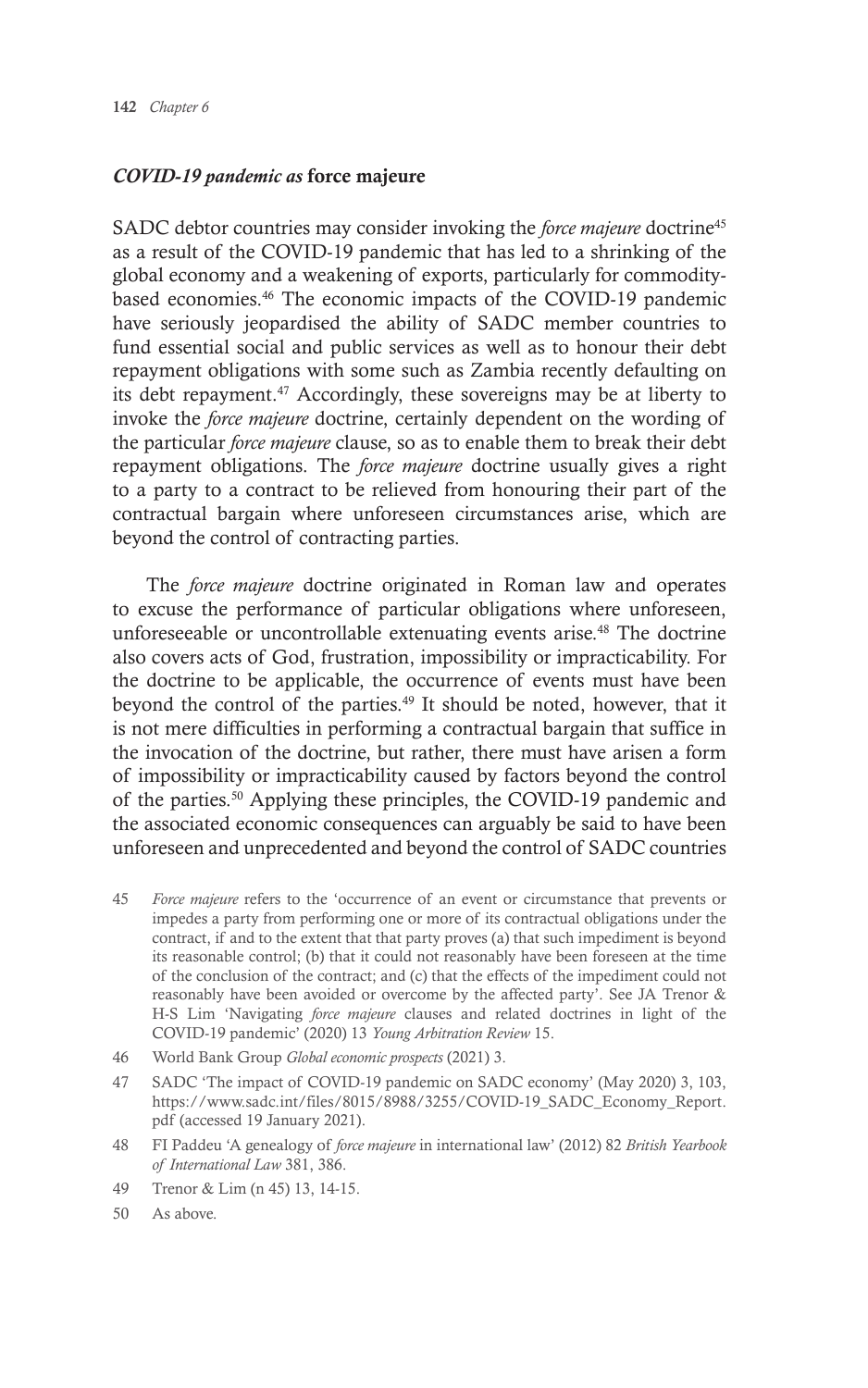so as to found a basis for the invocation of *force majeure*. In particular, the nature and extent of increased healthcare costs, increased expenditure in social welfare, an increase in unemployment, border closures and falling remittances and exports associated with the pandemic could arguably not have been foreseeable, even where it can be claimed that a pandemic was foreseeable. In addition, the doctrine may be invoked especially because various countries, including those in the SADC region, actually declared states of emergency and imposed extensive lockdowns that significantly affected their economic output.<sup>51</sup> Once these measures came into force and these supervening circumstances obtained, the various SADC debtor countries could have sought to invoke the doctrine.

A number of sovereign debt contracts contain *force majeure* clauses that can be invoked in light of the pandemic. However, some debt contracts contain no such *force majeure* clauses. However, this does not mean that the COVID-19 pandemic cannot qualify as a *force majeure* even in the absence of such a contractual provision. Article 23 of International Law Commission's Articles on the Responsibility of States for Internationally Wrong Acts avails sovereigns of the defence even where there was no such contractual clause. Further, jurisprudence from international tribunals has appeared to chip away at the argument that the *force majeure* doctrine may only be invoked with respect to states or where it is contained in a contract. In an arbitration decision by the Permanent Court of Arbitration in The Hague issued on 11 November 1912 in the 'RIAA, Case of the Russian compensation', the tribunal accepted the defence of *force majeure*  as well founded where the Turkish government had gone through a severe financial crisis which made it impossible for it to service its debt owed to Tsarist Russia. The tribunal was emphatic that *force majeure* may apply both in public international law as well as private international law, the latter of which involves a non-state actor as a party. The *force majeure* doctrine is recognised in public international law which regulates relations between states *inter se,* and between states and individuals, especially where the latter happens to be the creditor and the former the debtor.<sup>52</sup>

Accordingly, the *force majeure* doctrine may be invoked in the context of debt owed not only to states, but also to international financial institutions or foreign private sector lenders. This is especially the case when it is considered that article 103 of the United Nations Charter provides for

<sup>51</sup> For an overview of global responses to the pandemic, see http://globalresponsescovid 19.com/ (accessed 19 January 2021).

<sup>52</sup> M Dellinger 'Rethinking *force majeure* in public international law' (2017) 37 *Pace Law Review* 455, 458, https://digitalcommons.pace.edu/cgi/viewcontent. cgi?article=1944&context=plr (accessed 19 January 2021).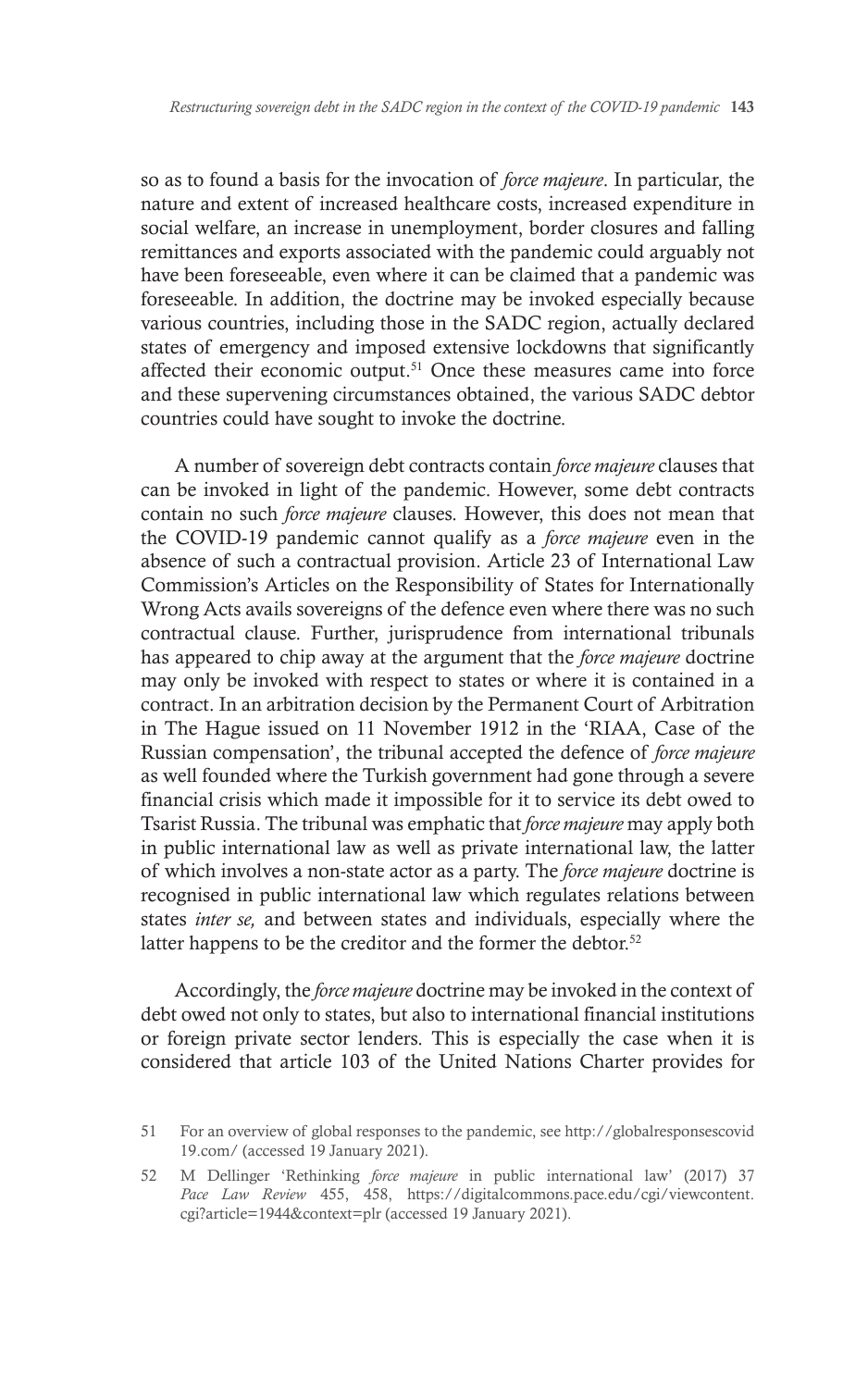the supremacy of the Charter in the event of a conflict between the obligations of members of the United Nations (UN) under the Charter and their obligations under any other international agreement.

#### *The state of necessity doctrine*

Sovereigns can also invoke the doctrine of necessity to exempt them from their state responsibility so as to suspend its debt repayments as an emergency response to the pandemic.<sup>53</sup> The state of necessity under public international law is an international customary rule that justifies the breach of an international obligation by a sovereign on the basis that complying with the obligation would be inimical to the essential interests of such sovereign in light of grave circumstances or situations.54 Economic collapse and the associated potential social and political instability as well as monumental health crisis arguably count as situations of extreme and grave peril that found a basis for the invocation of the doctrine.<sup>55</sup>

By making use of this state of necessity doctrine, sovereigns may suspend currency and capital account convertibility so as to apply to external flows including debt repayments. A temporary moratorium on account of the necessity doctrine would afford the SADC countries an opportunity to reduce the global demand for foreign currency such as the dollar, thereby helping to lower their overall local currency cost of external debt. Restrictions on capital flows subject to article 6 section 3 of the IMF Articles of Agreement may be employed as a matter of necessity, thereby offering a reprieve to distressed sovereigns. In this sense, debt repayments would then be barred from leaving the debtor country owing to the imposed exchange restrictions. Where this counts as an event of default forcing the creditor to seek to enforce the debt contract in court, the sovereign borrower may find a defence under article VIII section 2(b) of the IMF Articles of Agreement which establishes a legallybinding debt standstill mechanism, especially among private creditors who may not be willing to agree to a standstill. The relevant provision

<sup>53</sup> For more on the doctrine of state of necessity, see MCH Thjoernelund 'State of necessity as an exemption from state responsibility for investments' in A von Bogdandy & R Wolfrum (eds) *Max Planck yearbook of international law* (2009) 423-480, https:// www.mpil.de/files/pdf2/mpunyb\_11\_llm\_thesis.pdf (accessed 31 October 2020).

<sup>54</sup> Art 25 of Articles on Responsibility of States for Internationally Wrongful Acts (Articles on State Responsibility) by the International Law Commission (ILC).

<sup>55</sup> AO Sykes 'Economic "necessity" in international law' (2015) 109 *American Journal of International Law* 296, 314. The author argues that a public health crisis, say, due to a deadly tropical disease in a developing country, which forces governments to reallocate funds to contain the crisis or to deal with such an emergency, would give rise to the necessity doctrine under international law.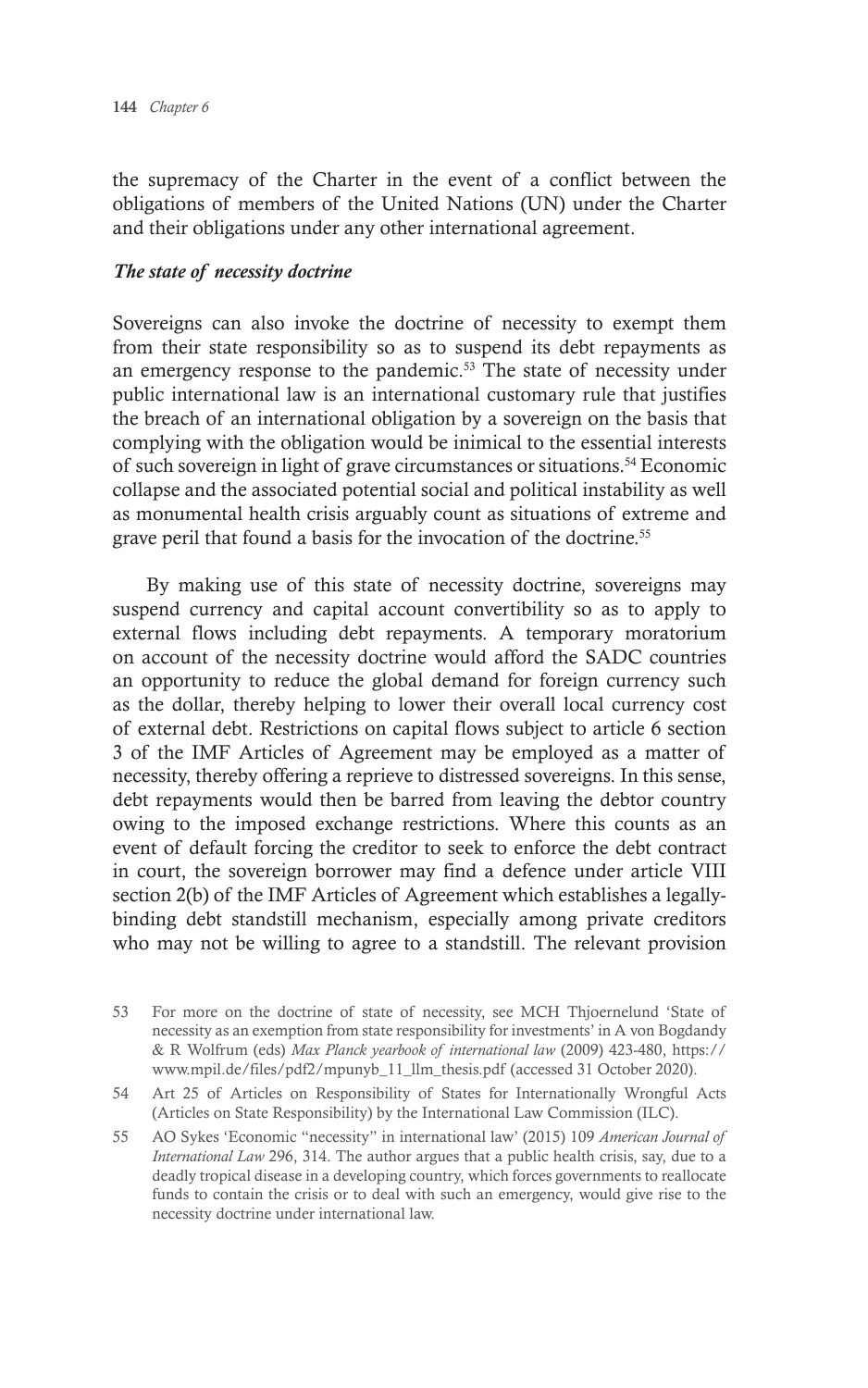allows the IMF to render certain debt contracts unenforceable in domestic courts of member countries if such contracts violate the exchange control regulations of another IMF member country. The standstill mechanism in effect enables a temporary suspension of enforceability of debt contracts within domestic courts of the 189 IMF member countries and may be invoked by any member country without necessitating a modification of the Articles of Agreement.<sup>56</sup>

The International Centre for Settlement of Investment Disputes (ICSID) has set out circumstances when a country may avail itself of the necessity doctrine. In *LG&E Energy Corp, LG&E Capital Corp and LG&E International Inc v Argentine Republic<sup>57</sup>* a suit was lodged at the ICSID tribunal by three investors who owned local gas distribution companies in Argentina claiming multiple violations of a treaty and sought damages. Argentina had passed a law that guaranteed that tariffs for gas distribution would be calculated in US dollars, besides providing other guarantees under the tariff regime. However, as a result of the economic crisis that the country faced in the 1990s, it abrogated the guarantees given under the law which led to significant reductions of returns for the companies owned by the investors. While the tribunal found that Argentina had breached the standard of fair and equitable treatment by abrogating the guarantees and that the same was discriminatory,<sup>58</sup> it dismissed the claims of expropriation and arbitrariness. Significantly, the tribunal held that Argentina was in a state of necessity between December 2001 and April 2003 and, therefore, was absolved from its international responsibilities during the period under review.59 Importantly, the tribunal rejected the investors' claims that a state of necessity would only arise in case of military invasion or war, holding that 'when a state's economic foundation is under siege, the severity of the problem can equal that of any military invasion'.<sup>60</sup> Further, while acknowledging that the action of Argentina was not the only means available to them in responding to the economic crisis, the tribunal found that the measures were necessary to maintain public order and protect Argentina's essential security interests under the applicable treaty and under public international law.<sup>61</sup>

57 ICSID Case ARB/02/1; https://www.italaw.com/sites/default/files/case-docu ments/ita0460.pdf (accessed 31 October 2020).

- 59 Paras 226-261.
- 60 Para 238.
- 61 Paras 239, 257.

<sup>56</sup> D Munevar & G Pustovit 'Back to the future: A sovereign debt standstill mechanism IMF Article VIII, Section 2(b)' (2020) SAFE Working Paper 282, Leibniz Institute for Financial Research SAFE, Frankfurt.

<sup>58</sup> Paras 133-139.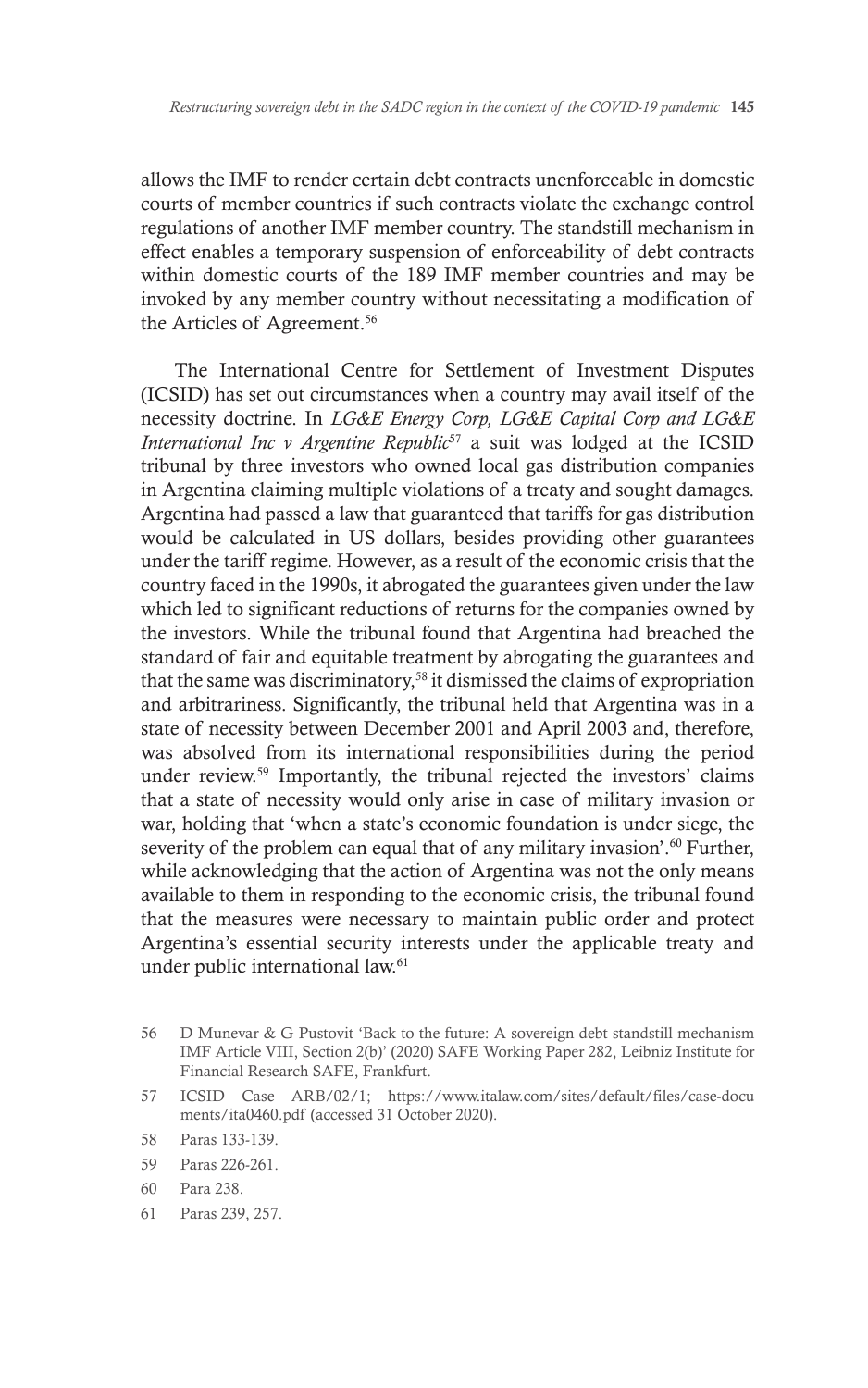Consistent with the decision of the ICSID Arbitral Tribunal above, the necessity doctrine as a result of the COVID-19 pandemic may be applied by SADC countries to delay or suspend debt repayments. This is especially the case given that the pandemic has led to stringent lockdown policies that are more extensive than those imposed during World War II; the global economy is facing its worst slump since the Great Depression of the 1930s; and various economies have adopted unprecedented fiscal and monetary policies to ensure economic recovery.

The above notwithstanding, invoking necessity as a doctrine may be difficult for SADC countries since debtor countries must demonstrate that they have not contributed to the debt default.<sup>62</sup> When considered in light of the economic (mis)management of a number of countries, it arguably is difficult to argue that the pandemic is the sole cause of economic difficulties.<sup>63</sup> The pandemic-related elements that may constitute a ground for invocation of the necessity doctrine include the restrictive measures taken to deal with the pandemic, such as social distancing, quarantines, lockdowns, fiscal stimulus packages, the reallocation of funds into public health to deal with the pandemic, among others.

In addition, the necessity doctrine only serves to delay rather than extinguish debt repayment obligations as debtor countries are required to make debt repayments once they regain their financial health.<sup>64</sup> However, even then the necessity doctrine helps debtor countries to subsidise the pandemic crisis response. In addition, the invocation of the doctrine may not accord with the interests of creditors and the objectives of debt restructuring. It, therefore, is not surprising that the necessity doctrine has not yet been invoked successfully by any debtor country in light of the COVID-19 pandemic, given the inherent difficulties. Nonetheless, the doctrine may be employed by SADC countries, where they qualify, to obtain temporary reprieve that enables them to prioritise the welfare of their people as opposed to repaying creditors.

Invoking the necessity doctrine by states may potentially be at odds with some of the respective states' treaty obligations with international financial institutions and the wider creditor community. Article 103 of the UN Charter provides that '[i]n the event of a conflict between the obligations of the members of the United Nations under the present

<sup>62</sup> *Gabčíkovo-Nagymaros Project (Hungary v Slovakia*) (Merits), ICJ Rep (1997) 7, 46.

<sup>63</sup> M Waibel 'Two worlds of necessity in ICSID arbitration: CMS and LG&E' (2007) 20 *Leiden Journal of International Law* 642.

<sup>64</sup> WMC Weidemaier & M Gulati 'Necessity and the COVID-19 pandemic' (2020) 15 *Capital Markets Law Journal* 277, 282-283.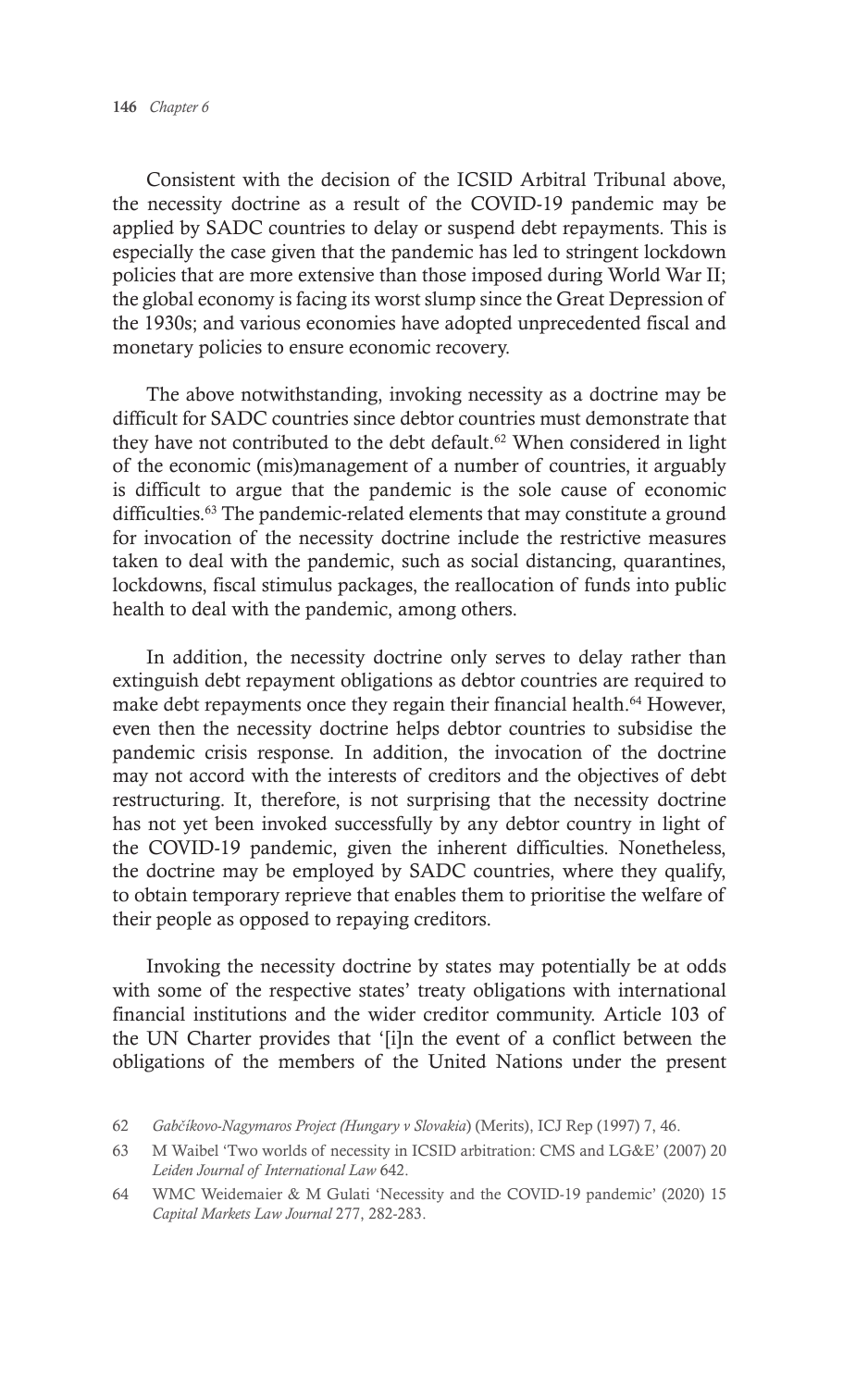Charter and their obligations under any other international agreement, their obligations under the present Charter shall prevail'.<sup>65</sup> Accordingly, in light of the provisions of article 103 of the UN Charter, which appear to give pre-eminence to the interests of a state in upholding its citizens' living standards, the obligations arising from the respective treaties and agreements with the creditor community may arguably yield to invocation of the necessity doctrine. In addition, given that the UN Charter provides for protection of human rights and the objective of improving peoples' living standards, it may be employed to justify the suspension of debt repayments and moratorium on repayment on the grounds that being forced to repay debts in the context of a pandemic goes against the foregoing rights under the UN Charter.

#### *Debt buy-backs*

A sovereign debt buy-back can be useful in overcoming collective action and hold out problems among creditors, thereby avoiding punitive terms associated with debt swaps. A debt buy-back programme essentially is where a sovereign borrower repurchases its own debt from creditors at a discount or at par/face value. Debt buybacks have been employed by various sovereigns in times past, including Bolivia and Greece. For instance, donor countries gave Bolivia a total of \$34 million which enabled the country to buy back its debt which were trading for 6 cents on the dollar in the secondary market. Bolivia was able to buy back \$302 million of its debt for \$40,2 million.<sup>66</sup> The success of the Bolivian experience led other Latin American countries to pursue a similar strategy.

Notably, however, developing countries, including those in the SADC region, are yet to make use of this strategy of debt buy-back, which can be a useful tool of averting a debt crisis. It is indeed the case that debt buy-backs tend to increase the price of the remaining debt by artificially inflating the market price of bonds. However, this concern would be disconcerting in normal times and if credit markets were efficient. This is not usually the case during times of crisis since, for one, credit markets are rarely efficient. Bond prices are not always a reflection of underlying fundamentals as irrationality that characterises financial markets sometimes leads to panic sales that distort market prices.<sup>67</sup> Second, market prices of bonds are also

<sup>65</sup> https://legal.un.org/repertory/art103.shtml (accessed 18 June 2021).

<sup>66</sup> J Bulow & K Rogoff 'The buyback boondogle' (1988) 2 *Brookings Papers on Economic Activity* 675, https://www.brookings.edu/wp-content/uploads/1988/06/1988b\_ bpea\_bulow\_rogoff\_dornbusch.pdf (accessed 31 October 2020).

<sup>67</sup> J Stiglitz & H Rashid 'Averting catastrophic debt crises in developing countries: Extraordinary challenges call for extraordinary measures' (July 2020) CEPR Policy Insight No 104 19.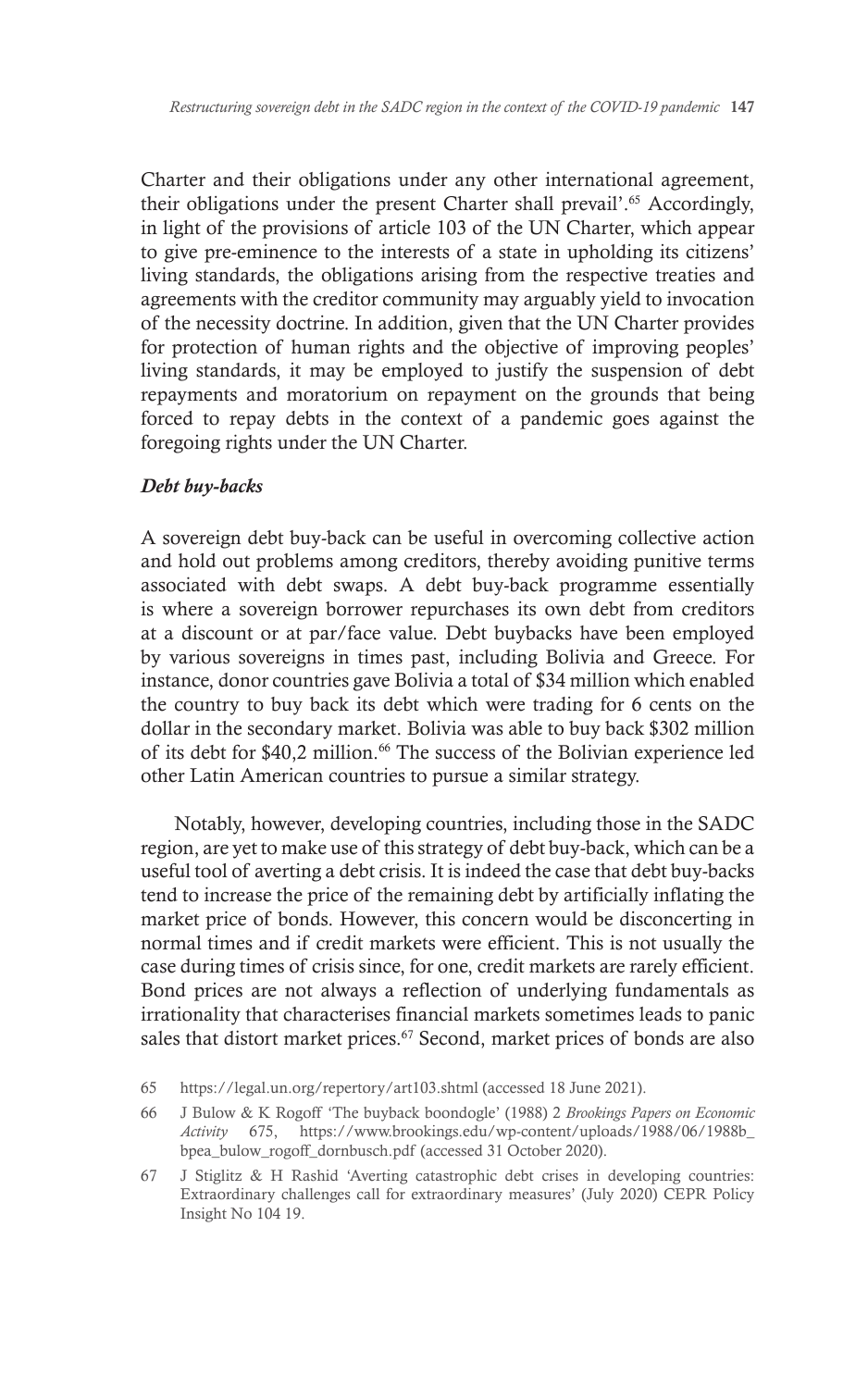partly a function of the subjective judgment or perception of domestic and global politics based on an assessment of how much pressure may be brought to bear on debtors by creditors and the extent to which debtors are willing to comply as well as the ratings accorded by credit rating agencies.

Potentially, debt buy-backs offer an attractive opportunity for sovereigns to obtain significant debt relief at a low cost where such sovereigns' debt is bought back at a steep discount. In addition, they can potentially improve the bargaining power of sovereign borrowers as against creditors. In order to make it possible for SADC countries to engage in debt buy-backs, it is important to enlist the support of donors who will provide the financing necessary for the debt buy-back. This means that SADC countries need to commit to spending the savings to be made from debt buy-backs in creating and supplying essential social services and other public goods. The IMF can manage and coordinate the debt buy-back programme from creditors on behalf of sovereigns, not least because it has the requisite technical capacity. SADC countries would ideally identify the sovereign bonds they would wish the IMF to buy back on their behalf. Nonetheless, SADC countries will find it challenging to obtaining the necessary financing for buying back its debts, and may have to principally rely on donors whose funds will likely be strained given the competing needs as a result of the pandemic.

#### **6.4 Conclusion**

This chapter noted that the international financial architecture still suffers from the missing link, one of a statutory sovereign debt restructuring mechanism, which complicates debt restructuring processes. The marketbased solutions relied on in the absence of such a statutory mechanism will continue to ensure that debt restructuring happens in a sub-optimal scale and rather late, thereby hurting both debtors and creditors alike. Until there is a statutory global sovereign debt restructuring mechanism, sovereign borrowers in difficulties of debt repayments may consider availing themselves of the various legal options available to them as described in this chapter to deal with the pandemic while avoiding serious debt crises.

In particular, it is important that SADC countries pay much regard to *ex-ante* contractual mechanisms by embedding collective action clauses and designing state-contingent debt instruments. The chapter considered the importance of debt standstills in offering SADC countries immediate debt relief but noted that the current initiatives are too little to suffice. The chapter also noted that there are difficulties fraught with invoking the *force majeure* and necessity doctrines in international law given the stringent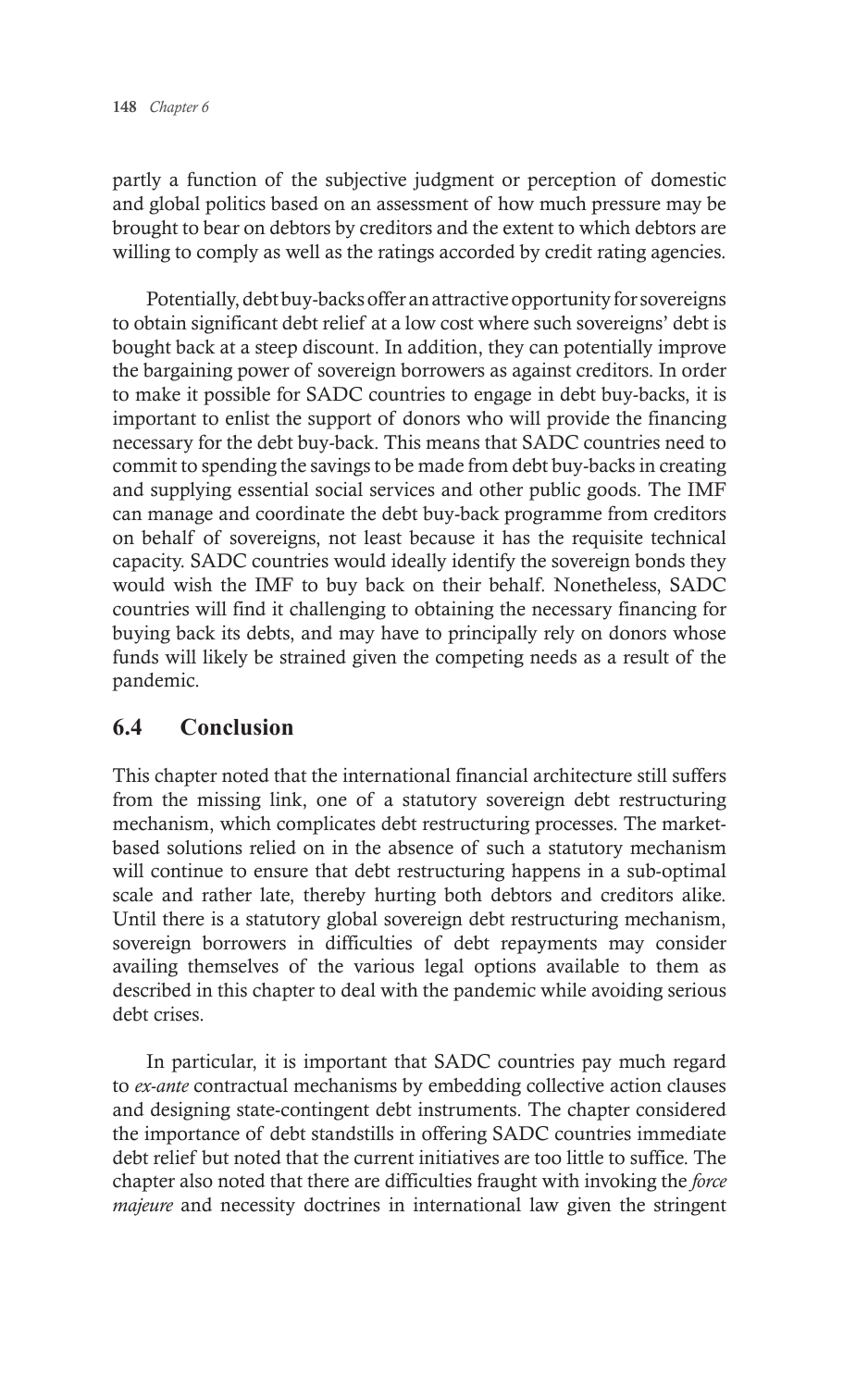requirements associated with these. It also noted that these twin options, just like the debt standstills, are short term in nature and do not absolve debtor countries from debt repayment obligations. Debt buy-backs offer an attractive option for debtor countries in reducing their debt burden, although this is predicated on their obtaining financing to buy back the debt.

Admittedly, a number of these proposed legal options would be contested by creditors and in courts and may affect relations between the sovereigns and the wider creditor community including international financial institutions. However, it should be noted that such legal options are better taken advantage of, and will not collapse the sovereign debt markets. Creditors usually return to the credit markets almost immediately underlying risks are mitigated. Ultimately, however, the search for a global debt restructuring framework that will enable comprehensive debt workouts must be accelerated.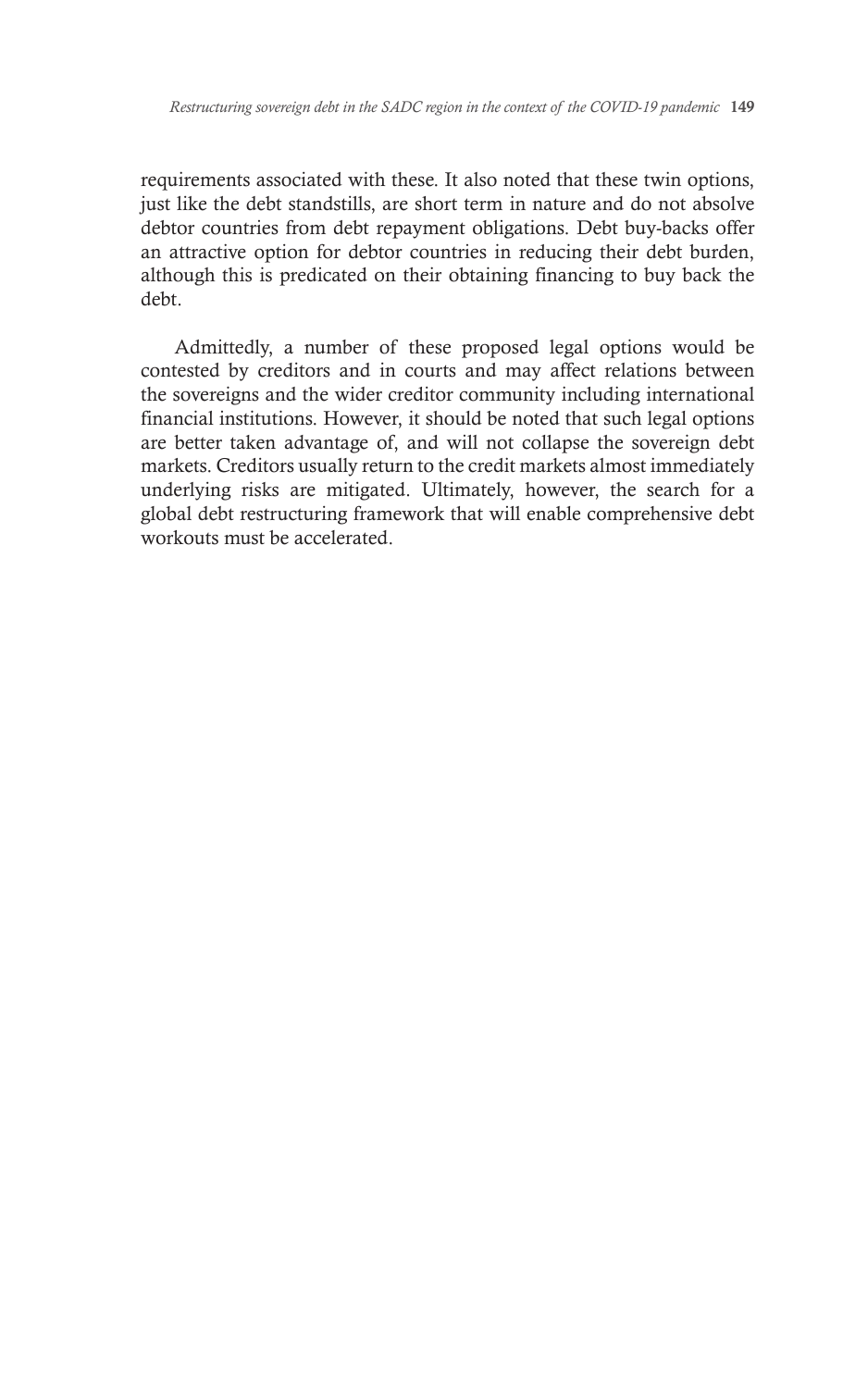## References

- ACTSA 'The money drain: How trade misinvoicing and unjust debt undermine economic and social rights in Southern Africa' (2019)
- AfDB 'African Economic Outlook 2021: From Debt Resolution to Growth: The Road Ahead for Africa' (AfDB 2021)
- AFRODAD 'An overview of domestic debt in SADC: A synthesis of trends, structure and development impacts (2014)
- Anthony, ML, Balta, N, Best, T, Nadeem, S & Togo, E 'What history tells us about state-contingent debt instruments' *Voxeu* (6 June 2017)
- Bolton, P, Buchheit, LC, Gourinchas, P-O, Gulati, M, Hsieh, C-T, Panizza, U & Weder, di Mauro B 'Born out of necessity: A debt standstill for COVID-19' (2020) CEPR Policy Insight No 103
- Bulow, J & Rogoff, K 'The buy-back boondogle' (1988) 2 *Brookings Papers on Economic Activity* 675
- Cohen, C et al 'IMF staff discussion note: The role of state-contingent debt instruments in sovereign debt restructurings' (November 2020)
- Dahir, AL 'Chinese lending to African countries jumped tenfold in the last five years' *Quartz Africa* (15 November 2018)
- Dellinger, M 'Rethinking *force majeure* in public international law' (2017) 37 *Pace Law Review* 455
- Eurodad 'The G20 Debt Service Suspension Initiative: Draining out the Titanic with a bucket? Eurodad's shadow report on the limitations of the G20 Debt Service Suspension Initiative' (October 2020)
- G20 Communiqué by G20 Finance Ministers and Central Bank Governors Meeting (15 April 2020)
- Gates, M 'The pandemic's toll on women: COVID-19 is gender-blind, but not gender-neutral' *Foreign Affairs* (15 July 2020)
- Gelpern, A, Hagan, S & Mazarei, A 'Debt standstills can help vulnerable governments manage the COVID-19 crisis' PIIE COVID-19 Series (7 April 2020)
- Howse, R 'The concept of odious debt in public international law' UNCTAD Discussion Paper 185 (July 2007)
- IMF 'Fourth progress report on inclusion of enhanced contractual provisions in international sovereign bond contracts' (March 2019)
- IMF 'Public information notice: IMF executive board reviews the low-income country debt sustainability framework and adopts a more flexible policy on debt limits in IMF-supported programmes' 09/113 (9 September 2009)
- IMF 'World economic and financial surveys: Regional economic outlook: Sub-Saharan Africa domestic revenue mobilisation and private investment (2018)
- King, J *The doctrine of odious debt in international law: A restatement* (University College London 2016)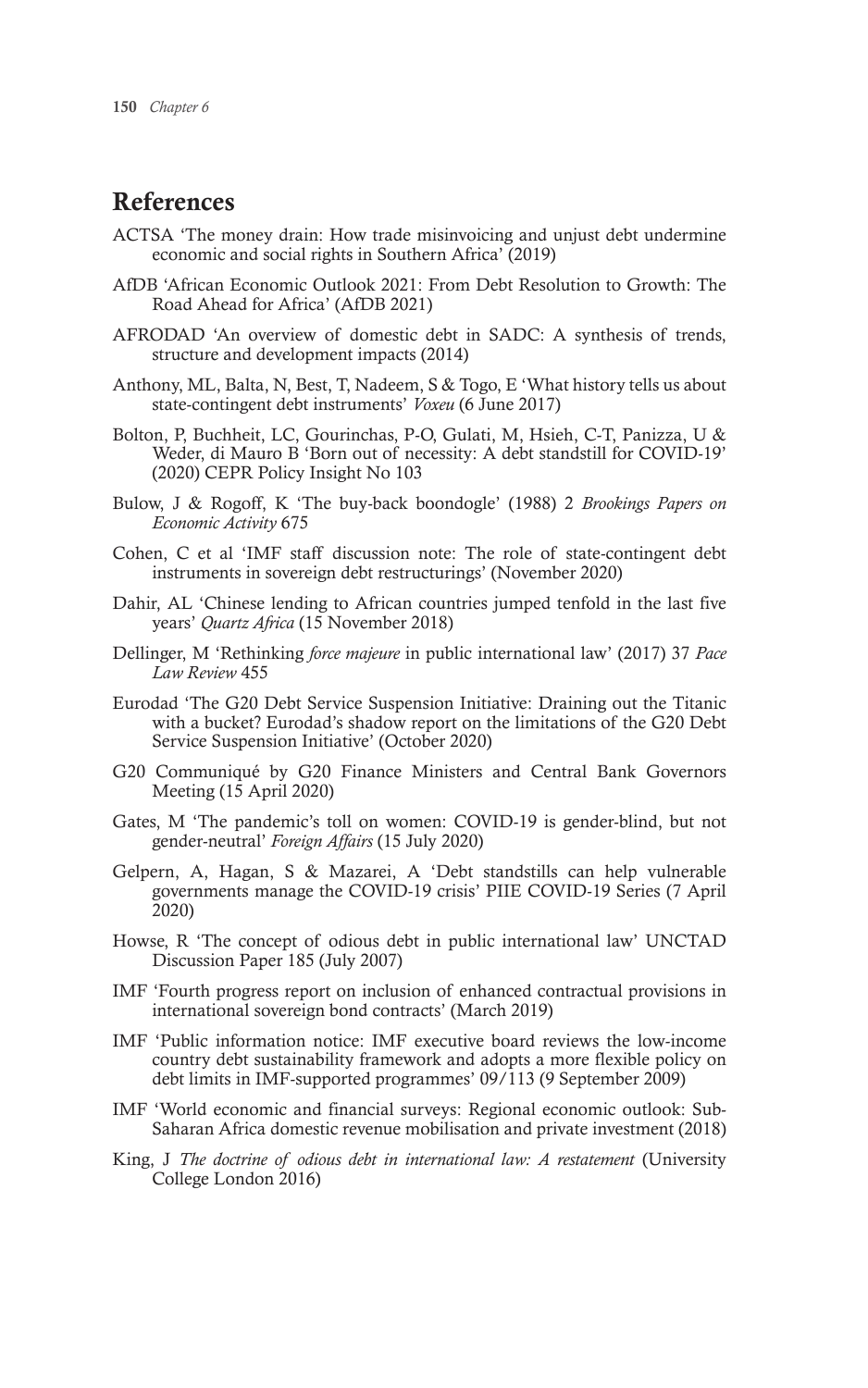- Masamba M & De Bonis, F 'Towards building a fair and orderly international framework for sovereign debt restructuring: An African perspective' AFRODAD Issues Paper 18
- Munevar, D & Pustovit, G 'Back to the future: A sovereign debt standstill mechanism IMF article VIII, section 2(b)' (2020) SAFE Working Paper 282, Leibniz Institute for Financial Research SAFE, Frankfurt
- Mupunga, N, Ngundu, T & Makena, P 'External debt dynamics and implications for monetary policy in the SADC region' Paper prepared for the SADC Committee of Central Bank Governors (CCBG), RBZ Working Paper Series 1/ 2019
- Muriungi, M 'Towards a legal framework on sovereign debt restructuring: A developing countries' perspective' unpublished LLM dissertation, University of Nairobi, 2016
- Mutize, M 'Why African countries are reluctant to take up COVID-19 debt relief' *Quartz Africa* (30 July 2020)
- Mwangi, N 'Kenya rejects G20 debt relief initiative over restrictive terms' *CGTN Africa* (16 May 2020)
- Omondi, D 'Relief as China grants debt repayment holiday' *The Standard* (20 January 2021)
- Paddeu, FI 'A genealogy of *force majeure* in international law' (2012) 82 *British Yearbook of International Law* 381
- Reuters Staff 'Factbox: How the G20's Debt Service Suspension Initiative works' *Reuters* (15 October 2020)
- Sack, AN *The effects of state transformations on their public debts and other financial obligations* (Paris 1927)
- SADC 'The impact of COVID-19 pandemic on SADC economy' (May 2020)
- Sallent, M 'External debt complicates Africa's COVID-19 recovery, debt relief needed' *Africa Renewal* (30 July 2020)
- Sobel, M 'Strengthening collective action clauses: Catalysing change The back story' (2016) 11 *Capital Markets Law Journal* 3
- Stiglitz, J & Rashid, H 'Averting catastrophic debt crises in developing countries: Extraordinary challenges call for extraordinary measures' CEPR Policy Insight 104 (July 2020)
- Sykes, AO 'Economic "necessity" in international law' (2015) 109 *American Journal of International Law* 296
- Thjoernelund, MCH 'State of necessity as an exemption from state responsibility for investments' in Von Bogdandy, A & Wolfrum, R (eds) *Max Planck Yearbook of International Law* Volume 13 (2009) 423
- Trenor, JA & Lim, H-S 'Navigating *force majeure* clauses and related doctrines in light of the COVID-19 pandemic' (2020) 13 *Young Arbitration Review* 13
- UNICEF 'Protecting and transforming social spending for inclusive recoveries: COVID-19 and the looming debt crisis (UNICEF April 2021) 16
- Van Staden, C 'China holds all the cards as pandemic pushes African countries to default on loans' *SAIIA* (30 September 2020)